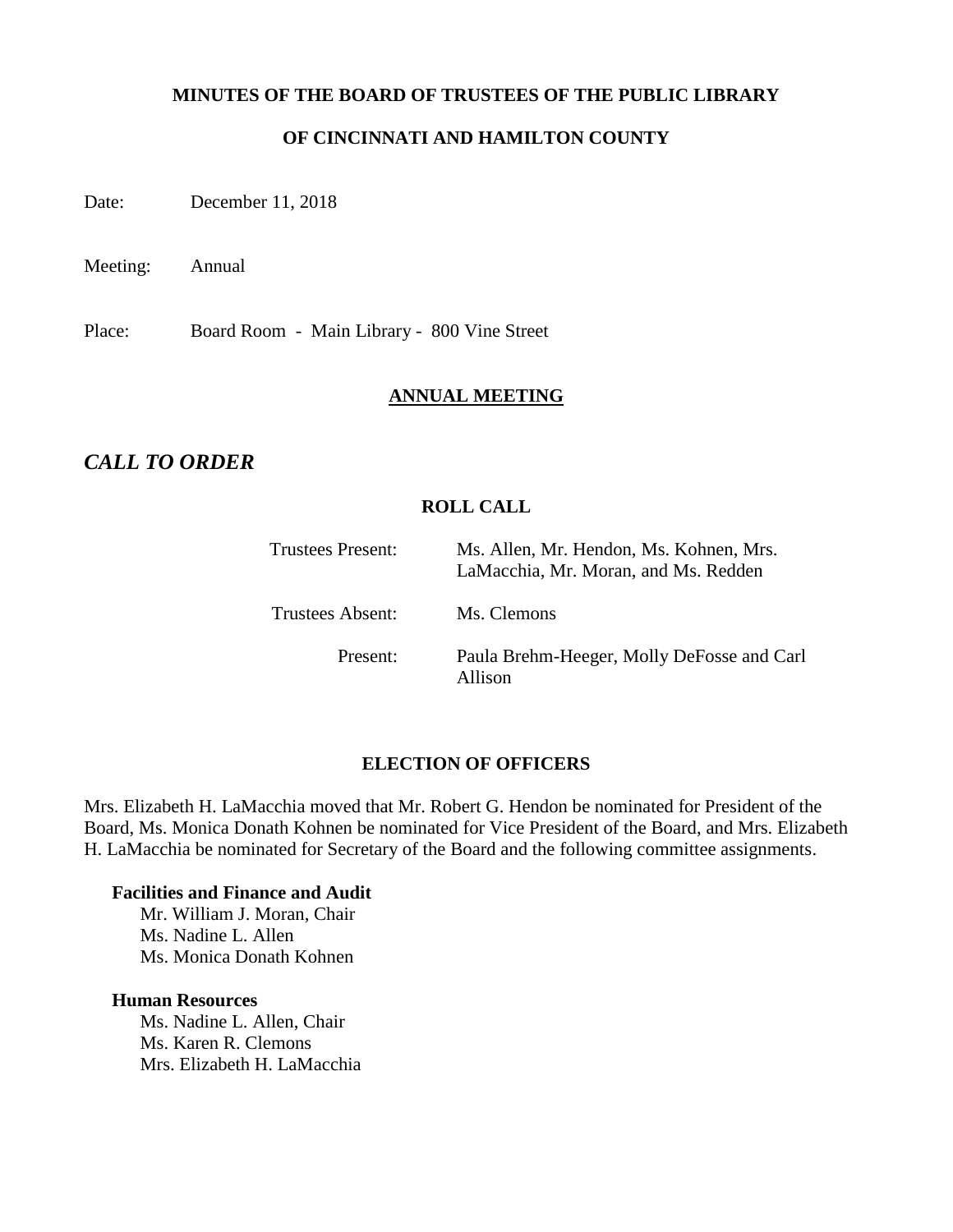#### **Operations**

Ms. Diane Cunningham Redden, Chair Ms. Karen R. Clemons Ms. Elizabeth H. LaMacchia

#### **Technology**

Ms. Karen R. Clemons, Chair Ms. Monica Donath Kohnen Ms. Diane Cunningham Redden

#### **Strategy**

Mrs. Elizabeth H. LaMacchia, Chair Mr. William J. Moran Ms. Diane Cunningham Redden

#### **Development**

Ms. Monica Donath Kohnen, Chair Ms. Nadine L. Allen Mr. William J. Moran

#### Ms. Allen seconded.

Voting for the motion: Ms. Allen, Mr. Hendon, Ms. Kohnen, Mrs. LaMacchia, Mr. Moran, and Ms. Redden … 6 ayes. The motion carried. **(39-2018)**.

## **REPORT OF THE HUMAN RESOURCES COMMITTEE MEETING**

#### APPOINTMENT OF FISCAL OFFICER AND DEPUTY FISCAL OFFICER; APPOINTMENT AND SALARY OF THE EVA JANE ROMAINE COOMBE DIRECTOR

- 1. Appoint Molly DeFosse, Chief Finance and Facilities Officer, as Fiscal Officer. The Board approve a stipend of \$5,000 annually for the duties of the Fiscal Officer.
- 2. Appoint Alesha Sanders, Senior Financial Analyst, as Deputy Fiscal Officer. Ms. Sanders receives no additional compensation for serving in this capacity
- 3. Confirm from October 11, 2018 and continue appointment of Paula Brehm-Heeger as Eva Jane Romaine Coombe Director at an annual salary of \$230,000 for 2019. This is the same as her current salary.

Mrs. LaMacchia moved that the Board approve the report as submitted.

Mr. Hendon seconded.

Voting for the motion: Ms. Allen, Mr. Hendon, Ms. Kohnen, Mrs. LaMacchia, Mr. Moran, and Ms. Redden … 6 ayes. The motion carried. **(40-2018)**.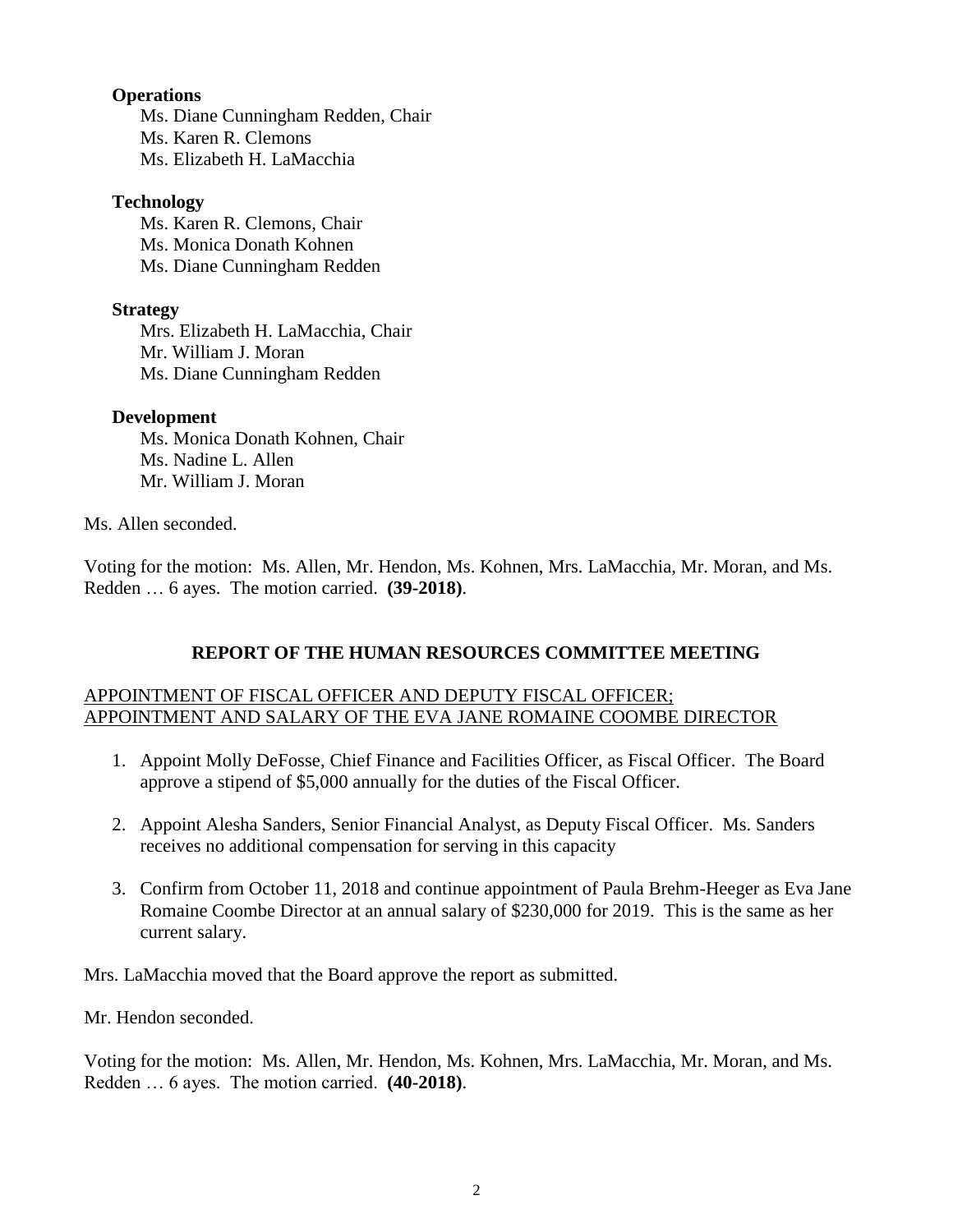### **ANNUAL APPROPRIATION RESOLUTION AND ESTIMATED RESOURCES FOR FISCAL 2019**

Ms. Kohnen requested:

The Ohio Department of Taxation has set our 2019 Public Library Fund receipts at \$40,228,776 and Hamilton County has estimated property tax levy receipts of \$36,971,223. Using these amounts, total General Fund resources are estimated to be \$80,455,000, as follows:

# **2019 GENERAL FUND RESOURCES**

| TOTAL ESTIMATED RESOURCES    | \$93,905,000.00 |
|------------------------------|-----------------|
| NEW INCOME                   | 80,455,000.00   |
| Other Income                 | 3,255,001.00    |
| Hamilton County Property Tax | 36,971,223.00   |
| Public Library Fund          | 40,228,776.00   |
| PRIOR YEAR CARRYFORWARD      | 13,450,000.00   |
| Unencumbered Balance         | 11,700,000.00   |
| <b>Operating Contingency</b> | \$1,750,000.00  |

It is recommended that the 2019 General Fund appropriation (spending authority) be set at **\$80,455,000**, distributed by account as follows. The 2019 budget was prepared incorporating a merit increases based on performance. Overall, the General Fund appropriations excluding transfers are approximately 4% greater than original 2018 appropriations. The increase is primarily the result of budgeted merit increase for staff for 2019, an increase during 2018 in the library materials appropriation to account for the cost of electronic materials, increased expenses associated with contracted security and recurring contracts related to the use of technology for public service.

#### **2019 GENERAL FUND APPROPRIATION**

| <b>Salaries</b>                 | \$30,840,000.00 |
|---------------------------------|-----------------|
| <b>Retirement Benefits</b>      | 4,317,600.00    |
| Insurance Benefits              | 4,557,400.00    |
| Supplies                        | 1,661,500.00    |
| Purchased & Contracted Services | 10,609,000.00   |
| Library Materials & Information | 9,485,000.00    |
| Capital Outlay                  | 704,500.00      |
| Other Objects                   | 780,000.00      |
| Other Financing Uses - Transfer | 17,500,000.00   |
| <b>TOTAL APPROPRIATION</b>      | \$80,455,000.00 |

In addition to the General Fund, estimated resources and appropriations have been prepared for special revenue, capital, and permanent (trust) funds. These recommendations plus unencumbered carryforward balances for all funds are summarized below. Trust fund principals, a total of \$6,752,501 are excluded from permanent fund balances.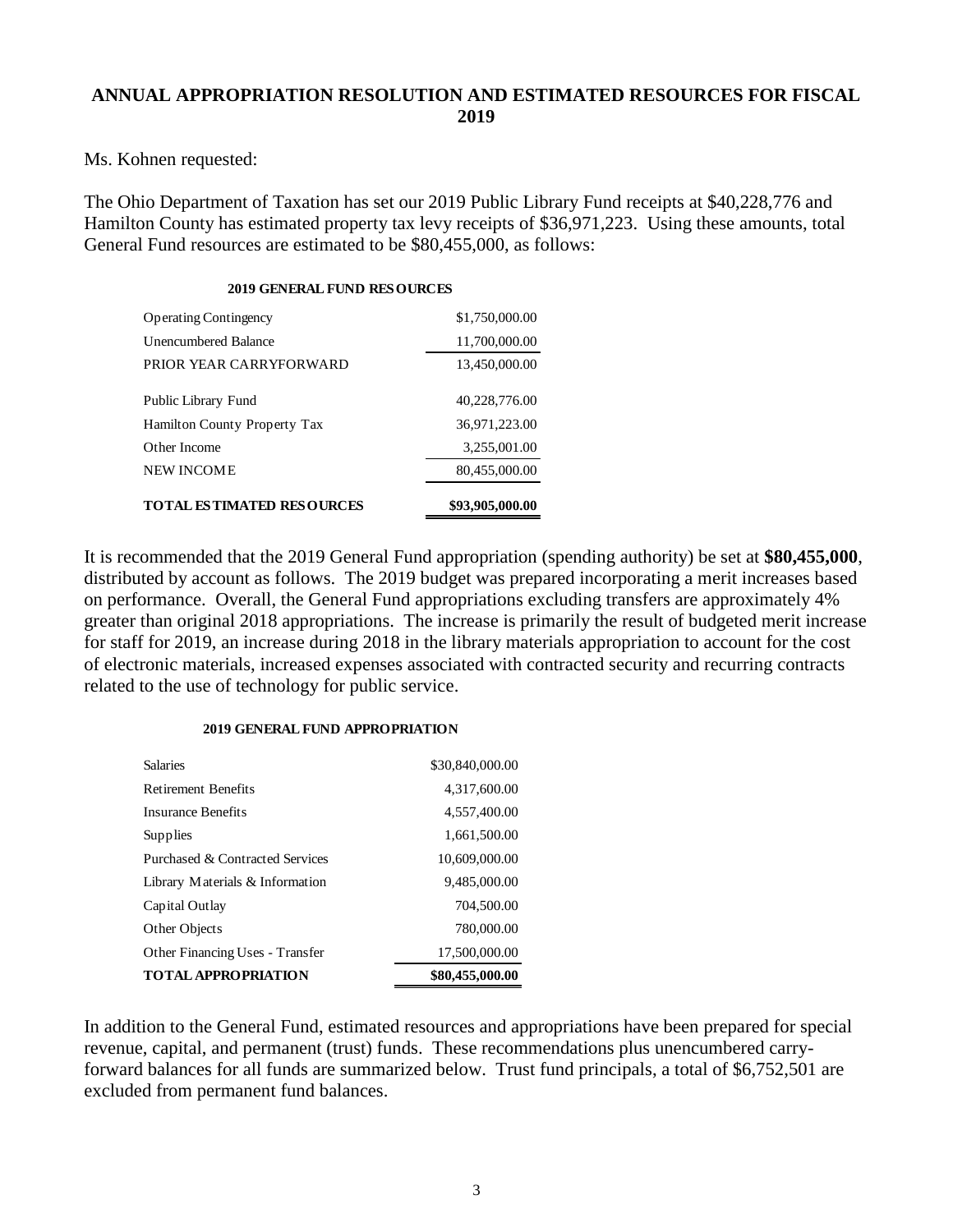| <b>FUND</b>                    | 2019 ESTIMATED     | 2019             | 2019                 |
|--------------------------------|--------------------|------------------|----------------------|
|                                | <b>AVAILABLE</b>   | <b>ESTIMATED</b> | <b>APPROPRIATION</b> |
|                                | <b>BALANCE</b> (3) | <b>RESOURCES</b> |                      |
| General Fund                   | \$13,450,000.00    | \$80,455,000.00  | \$80,455,000.00 (1)  |
| Building & Repair Capital Fund | 3,690,100.99       | 17,500,000.00(2) | 19,050,000.00        |
| Special Revenue (4 funds)      | 642,896.10         | 443,000.00       | 523,000.00           |
| Permanent (44 funds)           | 1,305,668.36       | 192,000.00       | 296,500.00           |
| <b>Total</b>                   | \$19,088,665.45    | \$98,590,000.00  | \$100,324,500.00     |

(1) Includes \$17.5 million capital transfer to Building & Repair.

(2) Includes \$17.5 million transfer from General Fund.

(3) Balances are estimates at 12/31/18. Final actual balances will be reported to the County.

The Special Revenue and Permanent Funds appropriations include routine spending, as well as an appropriation from the Armstrong Fund to be used as necessary in working towards our strategy of becoming a top workplace in the area and support the community engagement process (both which may include the purchase of refreshments). In addition, the Armstrong Fund will be use to supplement any tuition assistance plan approved by the Board.

It is recommended that the Board adopt a Resolution to provide for expenditures during the fiscal year ending December 31, 2019, the resources of the Library be appropriated at the fund and object levels outlined below and submitted to the Hamilton County Budget Commission as the Library's **2019 Annual Appropriation Resolution** and **Certificate of Sources Available for Expenditure.**

|                                   |               | <b>SPECIAL REVENUE:</b> | <b>CAPITAL:</b> |            |               |
|-----------------------------------|---------------|-------------------------|-----------------|------------|---------------|
|                                   | General       | Anderson                | Library         | Gifts      | Building &    |
|                                   | <b>Fund</b>   | Mt Washington           | Programs        |            | Repair        |
|                                   | 1100          | 2101                    | 2152            | 2199       | 4001          |
| Salaries                          | 30,840,000.00 |                         |                 |            |               |
| <b>Retirement Benefits</b>        | 4,305,000.00  |                         |                 |            |               |
| Insurance Benefits                | 4,570,000.00  |                         |                 |            |               |
| Other Employee Benefits           |               |                         |                 |            |               |
| Purchased/Contracted Services     | 10,609,000.00 | 15,500.00               |                 | 250,000.00 | 2,750,000.00  |
| Supplies                          | 1,661,500.00  | 6,650.00                | 20,000.00       | 200,000.00 |               |
| Library Materials and Information | 9,485,000.00  | 900.00                  |                 | 5,000.00   |               |
| Other Objects                     | 780,000.00    |                         |                 |            |               |
| Capital Outlay                    | 704,500.00    | 4,950.00                |                 | 20,000.00  | 16,300,000.00 |
| Debt Service                      |               |                         |                 |            |               |
| <b>Other Financing Uses</b>       | 17,500,000.00 |                         |                 |            |               |
| Contingency                       |               |                         |                 |            |               |
| <b>Total Appropriation</b>        | 80,455,000.00 | 28,000.00               | 20,000.00       | 475,000.00 | 19,050,000.00 |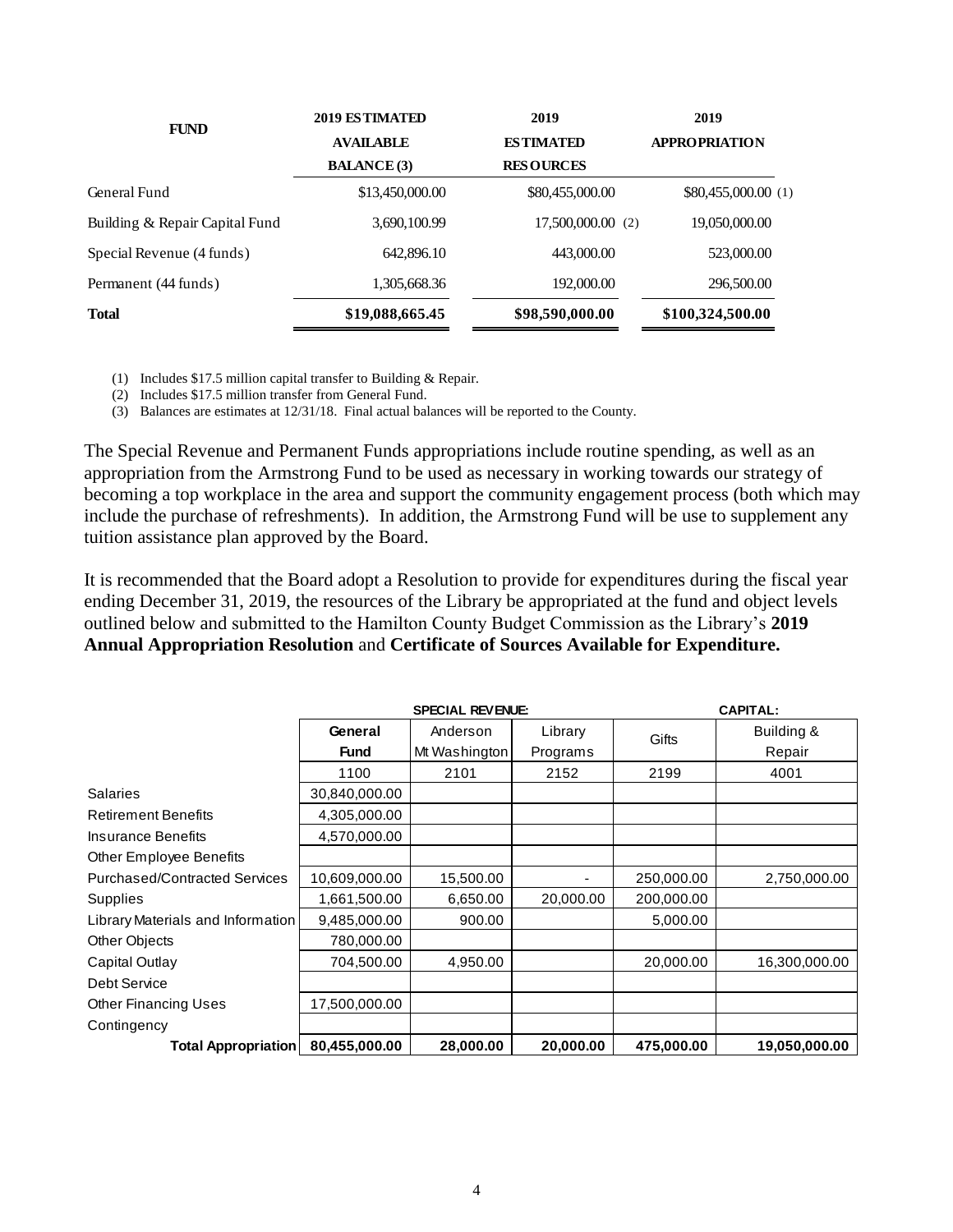|                                      | <b>PERMANENT:</b> |          |          |           |            |
|--------------------------------------|-------------------|----------|----------|-----------|------------|
|                                      | Armstrong         | Karline  | Cochran  | Feld      | Incidental |
|                                      | 8102              | 8106     | 8108     | 8112      | 8114       |
| <b>Salaries</b>                      |                   |          |          |           |            |
| <b>Retirement Benefits</b>           |                   |          |          |           |            |
| Insurance Benefits                   |                   |          |          |           |            |
| Other Employee Benefits              | 40,500.00         | 5,000.00 | 5,000.00 |           |            |
| <b>Purchased/Contracted Services</b> | 5,000.00          |          |          |           | 5,000.00   |
| Supplies                             | 30,000.00         |          |          |           | 5,000.00   |
| Library Materials and Information    |                   |          |          | 50,000.00 |            |
| Other Objects                        |                   |          |          |           |            |
| Capital Outlay                       |                   |          |          |           |            |
| Debt Service                         |                   |          |          |           |            |
| <b>Other Financing Uses</b>          |                   |          |          |           |            |
| Contingency                          |                   |          |          |           |            |
| <b>Total Appropriation</b>           | 75,500.00         | 5,000.00 | 5,000.00 | 50,000.00 | 10,000.00  |

|                                      | Goldsmith | Abell    | Hadley    | Hatfield                 | <b>Heekin</b> |
|--------------------------------------|-----------|----------|-----------|--------------------------|---------------|
|                                      | 8117      | 8120     | 8120      | 8121                     | 8123          |
| Salaries                             |           |          |           |                          |               |
| <b>Retirement Benefits</b>           |           |          |           |                          |               |
| Insurance Benefits                   |           |          |           |                          |               |
| Other Employee Benefits              |           |          | 15,000.00 |                          |               |
| <b>Purchased/Contracted Services</b> |           |          |           | $\overline{\phantom{0}}$ | 1,000.00      |
| <b>Supplies</b>                      |           |          |           |                          |               |
| Library Materials and Information    | 2,500.00  | 1,000.00 |           | 1,000.00                 |               |
| Other Objects                        |           |          |           |                          |               |
| Capital Outlay                       |           |          |           |                          |               |
| Debt Service                         |           |          |           |                          |               |
| <b>Other Financing Uses</b>          |           |          |           |                          |               |
| Contingency                          |           |          |           |                          |               |
| <b>Total Appropriation</b>           | 2,500.00  | 1,000.00 | 15,000.00 | 1,000.00                 | 1,000.00      |

|                                      | Heisel/Dunlap | Library Materials | Kersten   | King     | Rhein    |
|--------------------------------------|---------------|-------------------|-----------|----------|----------|
|                                      | 8124          | 8127              | 8130      | 8132     | 8163     |
| <b>Salaries</b>                      |               |                   |           |          |          |
| <b>Retirement Benefits</b>           |               |                   |           |          |          |
| <b>Insurance Benefits</b>            |               |                   |           |          |          |
| <b>Other Employee Benefits</b>       | 10,000.00     |                   |           |          |          |
| <b>Purchased/Contracted Services</b> |               |                   | 10,000.00 |          | 1,000.00 |
| Supplies                             |               |                   | 35,000.00 |          | 1,000.00 |
| Library Materials and Information    |               | 1,000.00          |           | 1,000.00 |          |
| Other Objects                        |               |                   |           |          |          |
| Capital Outlay                       |               |                   |           |          |          |
| Debt Service                         |               |                   |           |          |          |
| <b>Other Financing Uses</b>          |               |                   |           |          |          |
| Contingency                          |               |                   |           |          |          |
| Total Appropriation                  | 10,000.00     | 1,000.00          | 45,000.00 | 1,000.00 | 2,000.00 |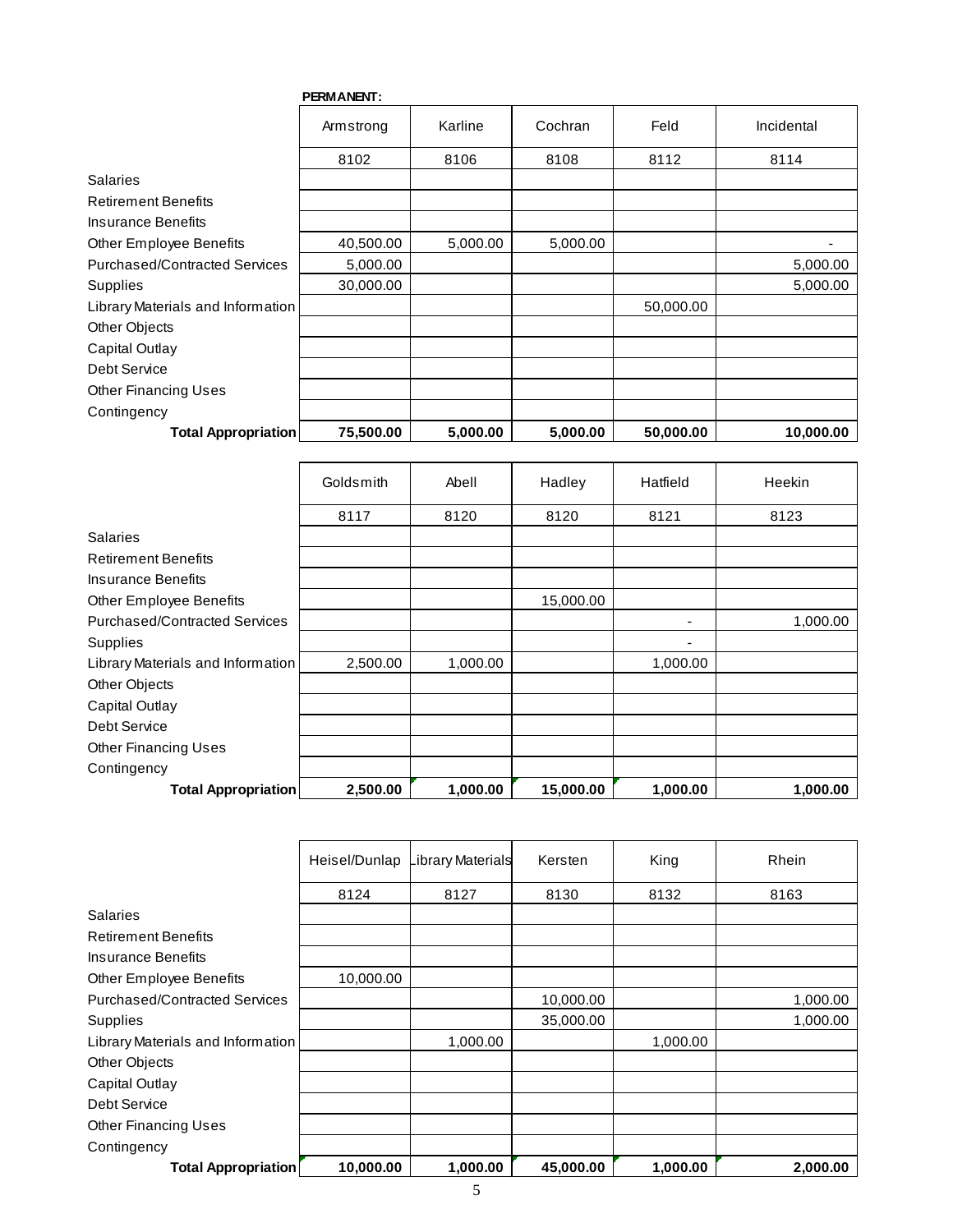|                                      | Sackett   | Dwyer    | <b>Ruth Stern</b> | Gillespie | T&R      |
|--------------------------------------|-----------|----------|-------------------|-----------|----------|
|                                      | 8160      | 8163     | 8164              | 8166      | 8172     |
| Salaries                             |           |          |                   |           |          |
| <b>Retirement Benefits</b>           |           |          |                   |           |          |
| <b>Insurance Benefits</b>            |           |          |                   |           |          |
| Other Employee Benefits              |           |          |                   |           |          |
| <b>Purchased/Contracted Services</b> |           |          | 1,000.00          | 1,500.00  |          |
| Supplies                             |           | 1,000.00 |                   |           |          |
| Library Materials and Information    | 25,000.00 | 500.00   |                   |           | 1,000.00 |
| Other Objects                        |           |          |                   |           |          |
| Capital Outlay                       |           |          |                   |           |          |
| Debt Service                         |           |          |                   |           |          |
| <b>Other Financing Uses</b>          |           |          |                   |           |          |
| Contingency                          |           |          |                   |           |          |
| <b>Total Appropriation</b>           | 25,000.00 | 1,500.00 | 1,000.00          | 1,500.00  | 1,000.00 |

|                                      | Trager   | Howard    | Valerio Family<br>Family | Dehner |
|--------------------------------------|----------|-----------|--------------------------|--------|
|                                      | 8174     | 8175      | 8179                     | 8184   |
| <b>Salaries</b>                      |          |           |                          |        |
| <b>Retirement Benefits</b>           |          |           |                          |        |
| Insurance Benefits                   |          |           |                          |        |
| Other Employee Benefits              |          |           |                          | 500.00 |
| <b>Purchased/Contracted Services</b> |          |           | 25,000.00                |        |
| Supplies                             |          |           |                          |        |
| Library Materials and Information    | 1,000.00 | 15,000.00 |                          |        |
| Other Objects                        |          |           |                          |        |
| Capital Outlay                       |          |           |                          |        |
| Debt Service                         |          |           |                          |        |
| <b>Other Financing Uses</b>          |          |           |                          |        |
| Contingency                          |          |           |                          |        |
| <b>Total Appropriation</b>           | 1,000.00 | 15,000.00 | 25,000.00                | 500.00 |

Ms. Redden moved that the Board approve the resolution to provide for expenditures and the resources to be appropriated as stated.

Mrs. LaMacchia seconded.

Voting for the motion: Ms. Allen, Mr. Hendon, Ms. Kohnen, Mrs. LaMacchia, Mr. Moran, and Ms. Redden … 6 ayes. The motion carried. **(41-2018)**.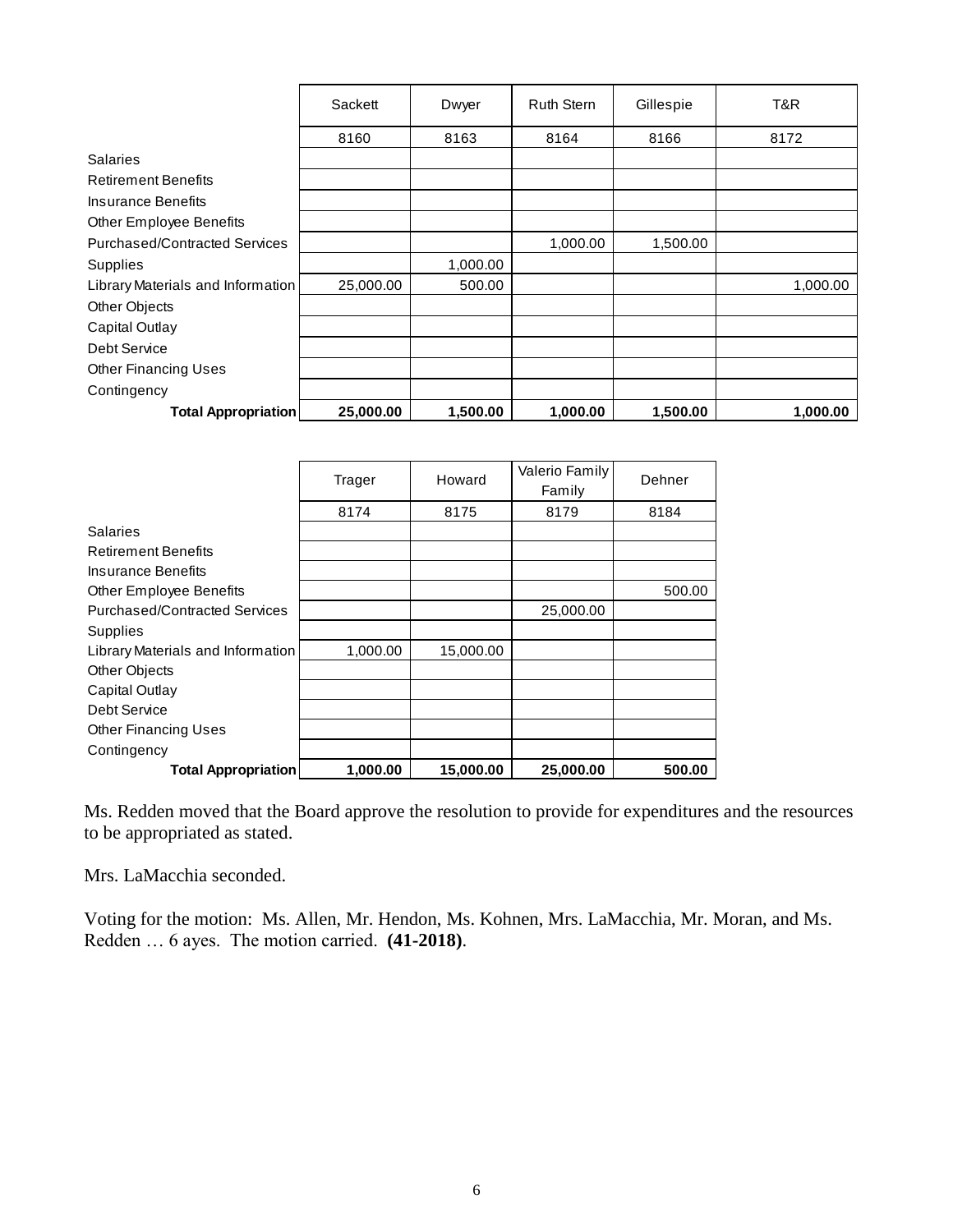## **ANNUAL MEETING RESPONSIBILITIES**

### Ms. Kohnen requested:

### PUBLIC OFFICIAL BONDS

Section 3375.32 of the Ohio Revised Code requires a library fiscal officer to execute a bond in an amount and with surety to be approved by the board, payable to the board, and conditioned for the faithful performance of the official duties required. In accordance with that statute, it is recommended that new public official bonds be executed in the name of Molly DeFosse, Fiscal Officer and Alesha Sanders, Senior Financial Analyst/Deputy Fiscal Officer, each in the amount of \$500,000 for terms commencing December 31, 2018 and ending December 31, 2019.

### RESOLUTION/AUTHORIZATION FOR BANK ACCOUNTS

The annual change of officers of the Board and the annual appointment of a Fiscal Officer requires notification to our banking service providers. In addition, they require a resolution of the Board assigning the authority for financial transactions. It is requested that the Board adopt the resolution attached as Exhibit A, which is based on the following provisions of the Ohio Revised Code:

Per ORC 3375.32, the board *shall elect* a fiscal officer who shall serve for a term of one year. ORC 3375.36 states that the board *may appoint* a deputy fiscal officer.

ORC 3375.35 states in part that "no moneys credited to a free public library shall be paid out except on a check signed by the fiscal officer of the board having jurisdiction over said moneys and the president, vice-president, or secretary of said board". The Library traditionally has designated the Fiscal Officer and President as co-signers on all checks. Both signatures are applied through a secure check-signing system.

ORC 3375.36 states that the fiscal officer shall be the treasurer of the library funds. ORC 3375.38 states that "all the duties…relating to the moneys to the credit of or to be credited to a board of library trustees of a free public library shall be complied with by dealing with the fiscal officer of such board". On the basis of these two broad authorizations, the Library Fiscal Officer and, by written designation, the Deputy Fiscal Officer have been authorized to transfer funds between library accounts and to buy and sell investments. The Library's Investment Policy, approved by the Board on October 13, 2015, establishes these responsibilities as well. Further, it would be impractical to require a board member's signature for these routine transactions.

Our bankers also need to know who is authorized to enter into contracts and agreements. As previously established, the attached resolution designates that "the Fiscal Officer and the President or Vice President jointly are authorized".

Finally, the proposed resolution states that the Eva Jane Romaine Coombe Director or Fiscal Officer is authorized to sell donated stock.

## RESOLUTION/AUTHORIZATION FOR 2019 TAX LEVY ADVANCES

The first settlement of annual property tax receipts generally is not complete until May, but the Hamilton County Auditor makes advance payment of the taxes collected and held in the county treasury.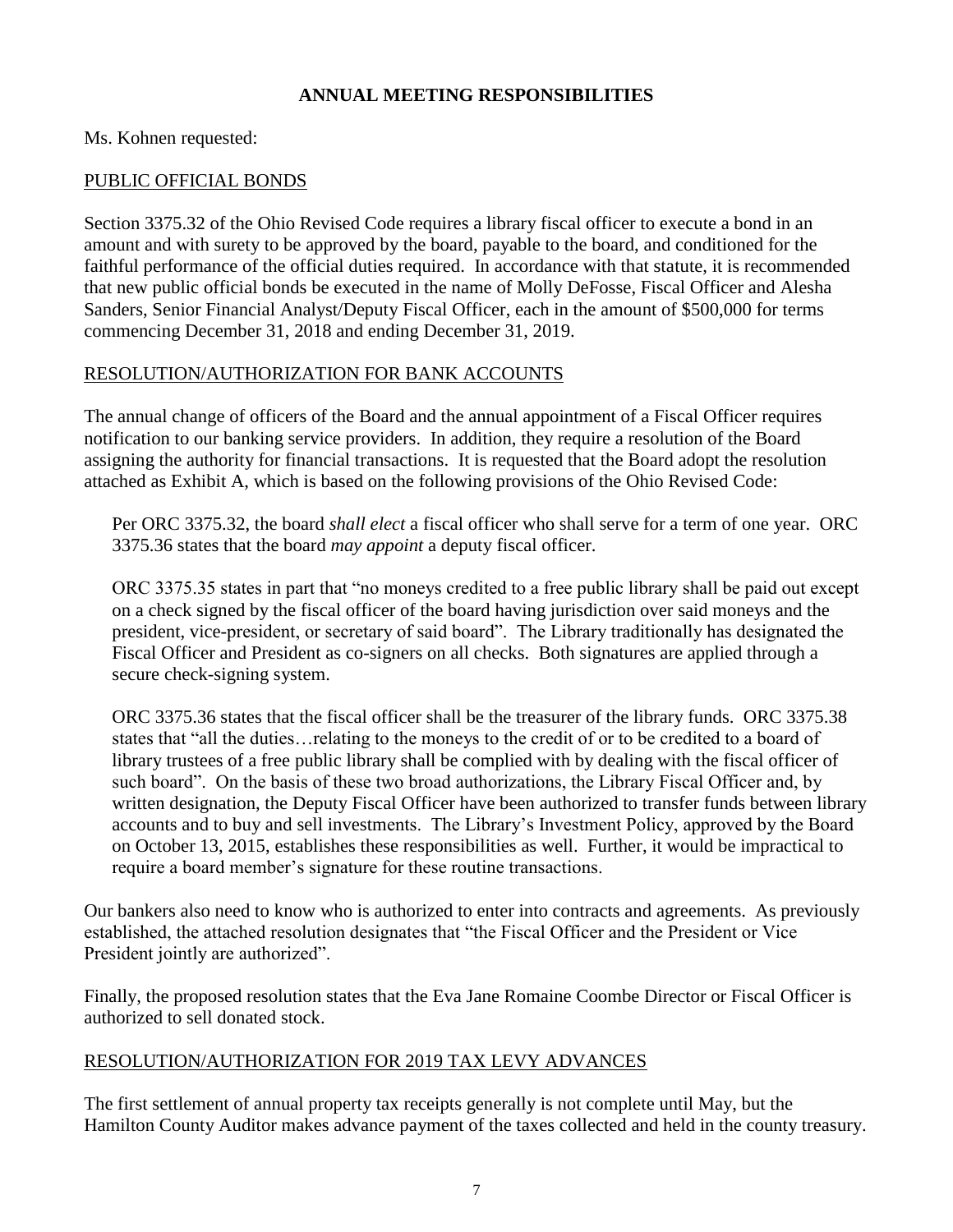However, an advance will only be processed when the organization's governing body has passed an initial blanket resolution and the authorized official formally requests each advance in writing. It is requested that the Board adopt the following resolution to this purpose, which is based on the form suggested by the County Auditor.

## Resolution Requesting the County Auditor to Make Advance Payments of Taxes *Pursuant to Ohio Revised Code § 321.34*

*Whereas*, the Ohio Revised Code allows for requests for advance payments from the County Auditor funds derived from taxes or other sources to the County Treasurer, which may be held on account of a local subdivision;

*Therefore*, be it resolved by the Board of Trustees of the Public Library of Cincinnati and Hamilton County, Ohio:

*Section 1*. That the Auditor and the Treasurer of Hamilton County in accordance with Ohio

Revised Code § 321.34, be requested to draw and pay to the Public Library of Cincinnati and Hamilton County upon the written request of Molly DeFosse, Fiscal Officer, to the County Auditor, funds due in any settlement of 2017 derived from taxes or other sources, payable to the County Treasurer to the account of the Public Library of Cincinnati and Hamilton County, and lawfully applicable for purposes of the fiscal year January – December 2018.

*Section 2*. That the Fiscal Officer of the Public Library of Cincinnati and Hamilton County shall forward to the County Auditor a certified copy of this Resolution.

These matters are submitted for review and appropriate action.

Ms. Kohnen moved that the Board approve the Public Official Bonds, the Resolutions/Authorization for Bank Accounts, and the Resolution/Authorization for the Tax Levy Advances.

Mrs. LaMacchia seconded.

Voting for the motion: Ms. Allen, Mr. Hendon, Ms. Kohnen, Mrs. LaMacchia, Mr. Moran, and Ms. Redden … 6 ayes. The motion carried. **(42-2018)**.

The Annual Meeting was then adjourned.

\_\_\_\_\_\_\_\_\_\_\_\_\_\_\_\_\_\_\_\_\_\_\_\_\_\_\_\_\_\_\_\_\_\_\_\_\_\_\_\_\_\_\_\_\_\_

\_\_\_\_\_\_\_\_\_\_\_\_\_\_\_\_\_\_\_\_\_\_\_\_\_\_\_\_\_\_\_\_\_\_\_\_\_\_\_\_\_\_\_\_\_\_

President

Attest: Secretary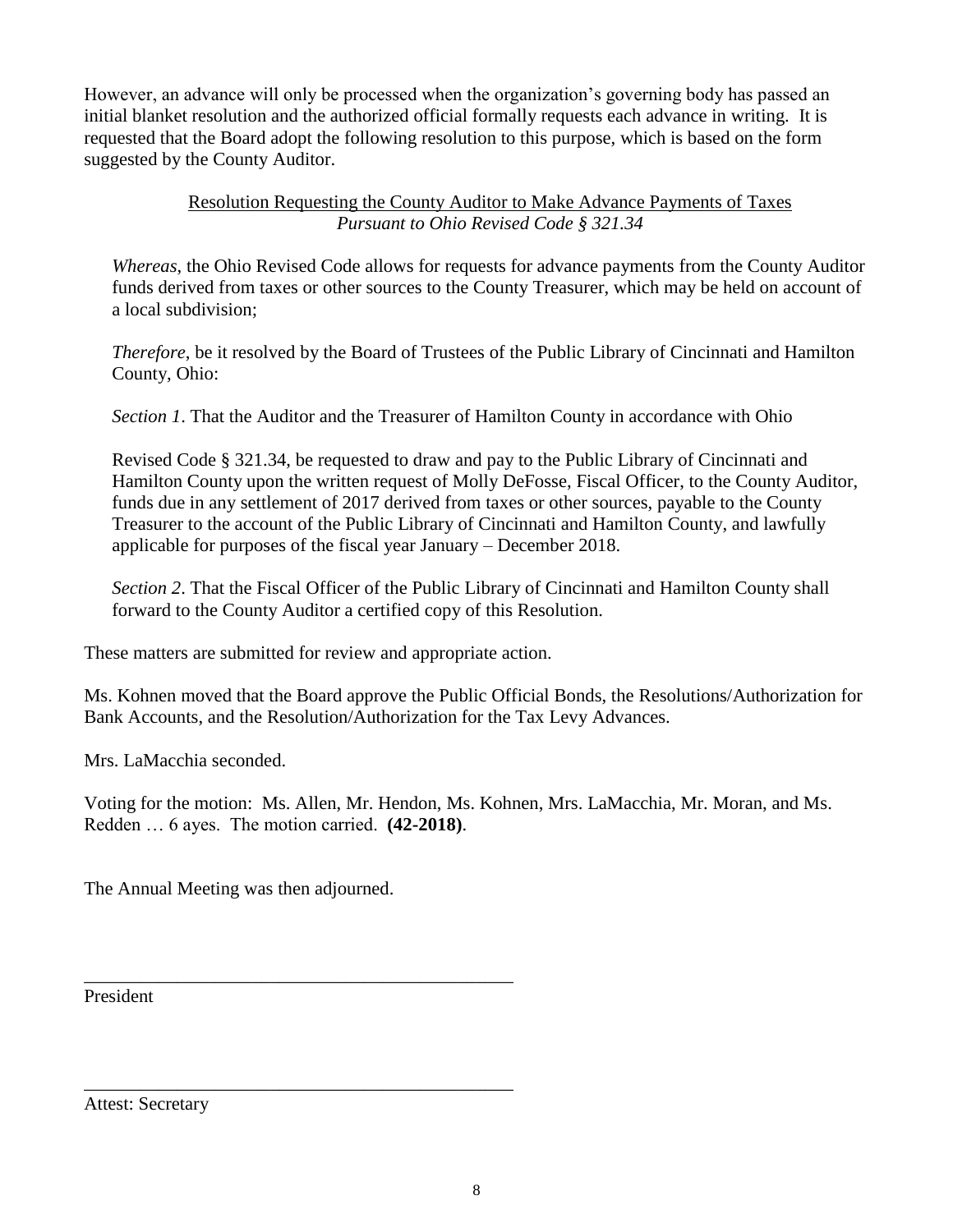### **MINUTES OF THE BOARD OF TRUSTEES OF THE PUBLIC LIBRARY**

## **OF CINCINNATI AND HAMILTON COUNTY**

Date: December 11, 2018

Meeting: Regular

Place: Board Room - Main Library - 800 Vine Street

### **REGULAR MEETING**

## *CALL TO ORDER*

## **ROLL CALL**

| Trustees Present:       | Ms. Allen, Mr. Hendon, Ms. Kohnen, Mrs.<br>LaMacchia, Mr. Moran, and Ms. Redden |
|-------------------------|---------------------------------------------------------------------------------|
| <b>Trustees Absent:</b> | Ms. Clemons                                                                     |
| Present:                | Paula Brehm-Heeger, Molly DeFosse and Carl<br>Allison                           |

## *PUBLIC COMMENTS*

Jeff Cramerding, Chair of Price Hill Will acknowledged the recent community input opportunities related to the Price Hill Library options and encouraged the Board to explore all options for a new/renovated building.

## *ACTION ITEMS*

Mrs. LaMacchia moved the following:

 Confirm that Carl Allison, Human Resources Director, look into the feasibility of an Educational Assistance program for the Library. In general the trend across the United States is a reduction in offering Educational Assistance as a benefit. For the past five years there's been a decrease of 8% in undergraduate degree support and a decrease of 9% in graduate degree support. Both types of Educational Assistance support is now offered by only about 50% of employers (SHRM 2017 Employee Benefits report, page 28).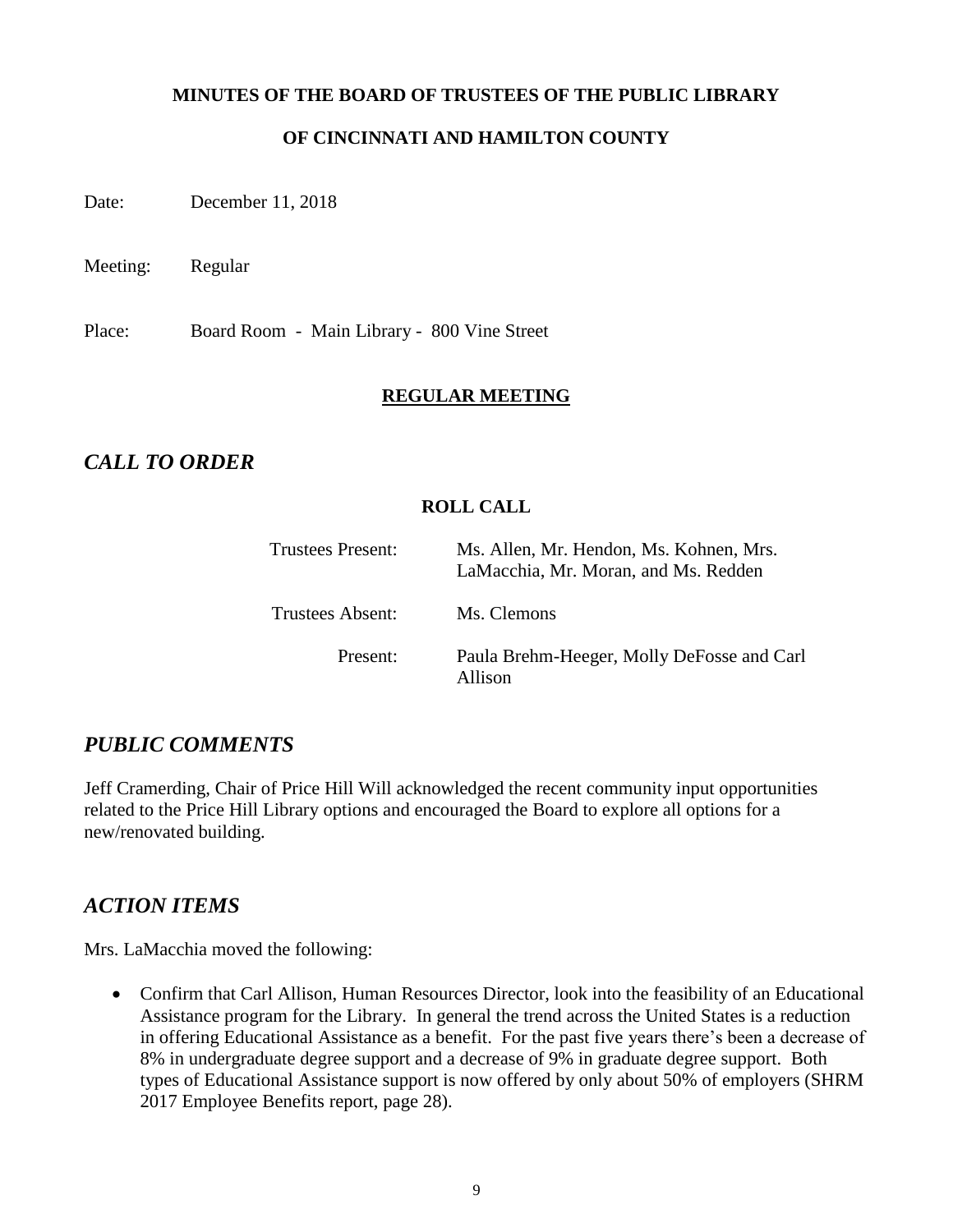National data indicates that on average about 15% of staff participate in a program that offers both undergraduate and graduate assistance and has no prerequisite criteria. The structure of our program will be based, in part, on how the program is financially supported.

We will proceed with a program that is sustainable, thus modest in scope yet able to provide a meaningful level of assistance for employees. The plan will include certain eligibility requirements and other restrictions (for example: specific degree types, "not to exceed" dollar amount per year, set number of years, and a "payback agreement"). We will present a revised Educational Assistance Plan to the Board of Trustees for approval at the April 2019 Board meeting. We will evaluate the structure and effectiveness of the program over time.

|                |                | <b>MINIMUM</b>  |                | <b>MIDPOINT</b> |                | <b>MAXIMUM</b>  |
|----------------|----------------|-----------------|----------------|-----------------|----------------|-----------------|
| <b>GRADES</b>  | <b>CURRENT</b> | <b>PROPOSED</b> | <b>CURRENT</b> | <b>PROPOSED</b> | <b>CURRENT</b> | <b>PROPOSED</b> |
| 1              | \$10.00        | \$10.50         | \$12.05        | \$12.65         | \$14.10        | \$14.80         |
| $\overline{2}$ | \$11.79        | \$12.38         | \$14.27        | \$14.98         | \$16.75        | \$17.59         |
| 3              | \$13.17        | \$14.00         | \$16.00        | \$16.86         | \$18.83        | \$19.75         |
| $\overline{4}$ | \$14.72        | \$15.00         | \$17.96        | \$18.20         | \$21.19        | \$21.50         |
| 5              | \$16.46        | No Change       | \$20.16        | No Change       | \$23.86        | No Change       |
| 6              | \$18.39        | No Change       | \$22.62        | No Change       | \$26.85        | No Change       |
| $\tau$         | \$21.15        | No Change       | \$26.13        | No Change       | \$31.10        | No Change       |
| 8              | \$23.95        | No Change       | \$29.70        | No Change       | \$33.45        | No Change       |
| 9              | \$26.16        | No Change       | \$32.57        | No Change       | \$38.98        | No Change       |
| 10             | \$28.67        | No Change       | \$35.84        | No Change       | \$43.01        | No Change       |
| 11             | \$32.04        | No Change       | \$40.21        | No Change       | \$48.38        | No Change       |
| 12             | \$35.81        | No Change       | \$45.12        | No Change       | \$54.43        | No Change       |
| 13             | \$40.02        | No Change       | \$50.62        | No Change       | \$61.22        | No Change       |
| 14             | \$44.72        | No Change       | \$56.80        | No Change       | \$68.87        | No Change       |
| 15             | \$50.09        | No Change       | \$63.61        | No Change       | \$77.13        | No Change       |

 Approve the following changes to our current Salary Schedule in response to various sources of national and local data that have been reviewed:

This proposal includes:

- o Increasing the hourly rate for all current employees in grade 1 and grade 2 jobs by 5%.
- $\circ$  Increasing the hourly rate for all current employees in grade 3 jobs by 6.3%.
- $\circ$  Increasing the hourly rate for all current employees in grade 4 jobs by 1.9%.
- o An effective date for increases is December 30, 2018 for the January 17, 2019 pay.
- \* Table corrections made to reflect proposed percentage increases.

The proposed increases will not impact the opportunity for a merit increase.

 Confirm that a "Relocation Reimbursement" policy will be presented for Board of Trustee approval at the February 2019 Board meeting. The policy will apply strictly to physical moving expenses, where applicable, for senior-level leadership positions (salary grades 12 and above), in an amount up to and not to exceed 15% of the applicants' annual salary.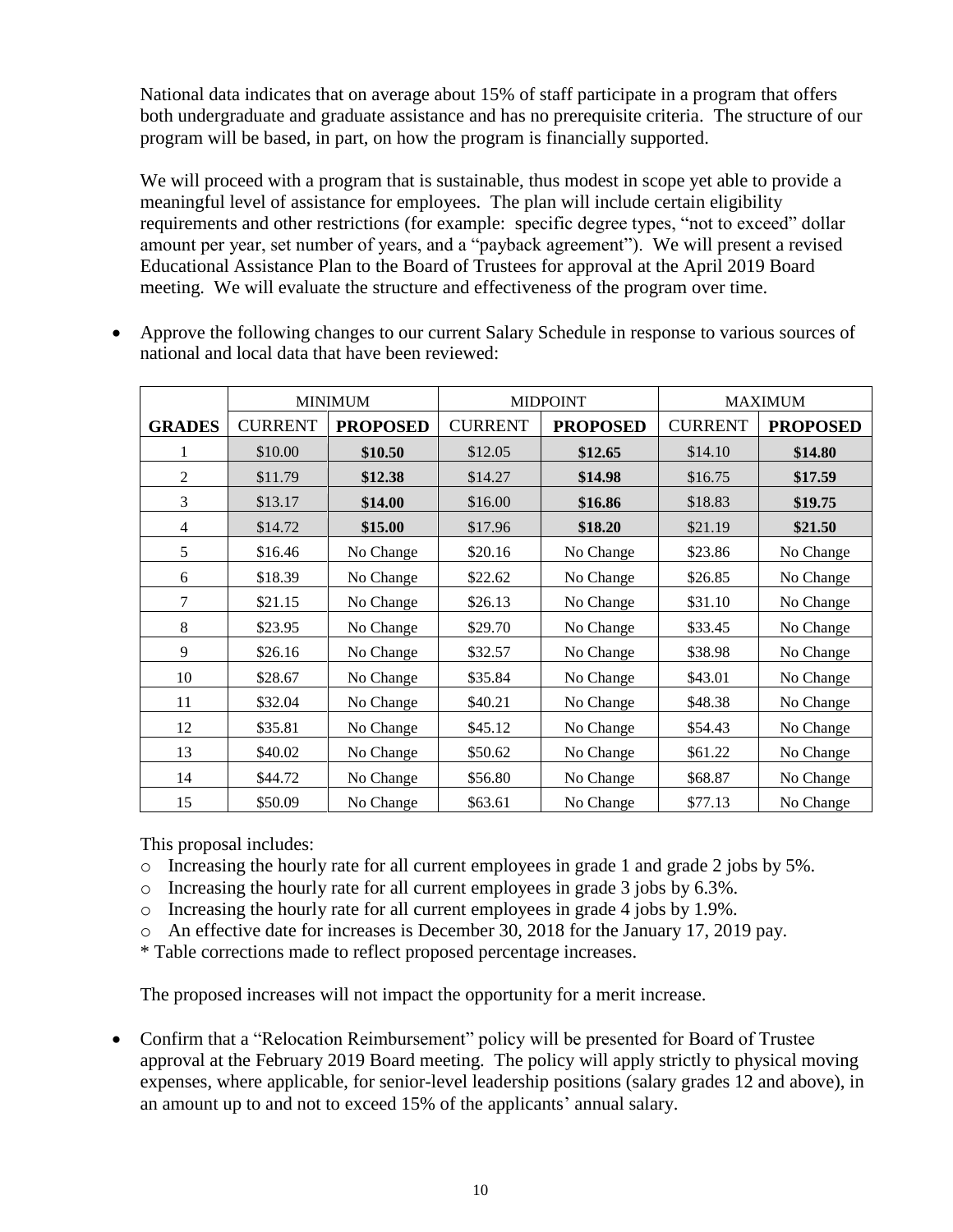Providing relocation reimbursement for Management-level candidates is, at times, used to attract and secure a preferred candidate. Relocation expenses can include a multitude of options, including, but not limited to: physical move assistance, property transactions such as commission, costs to turn on and off utilities, cost to move a vehicle, childcare/eldercare assistance, home sale assistance, temporary housing, etc.

o Approve a retroactive \$1,800.00 relocation reimbursement for the Chief Strategy Officer.

Mr. Hendon seconded.

Voting for the motion: Ms. Allen, Mr. Hendon, Ms. Kohnen, Mrs. LaMacchia, Mr. Moran, and Ms. Redden … 6 ayes. The motion carried. **(34-2018)**.

Ms. Kohnen moved the following:

• Confirm the following two change orders:

#### PLCH East Roof Replacement Project

A.W. Farrell & Son Inc. Change order  $\#1$  \$3,130.00

PLCH West Roof Replacement Project

| A.W. Farrell & Son Inc. | Change order #1 | \$7,364.98 |
|-------------------------|-----------------|------------|
|-------------------------|-----------------|------------|

 Approve the following Credit Card Policy which includes specific information required by recent state legislation.

#### **Public Library of Cincinnati and Hamilton County Credit Card Policy**

As required by ORC 3375.392, The Board of Trustees of The Public Library of Cincinnati and Hamilton County ("Library") has adopted the following policy for credit cards for the payment of certain expenses directly related to Library business.

- 1. This policy applies to all payment cards, check or other payment instruments associated with a credit account issued by a financial institution or a retailer, and payment cards related to the receipt of grant funds. All such cards and instruments are referred to herein as "credit cards".
- 2. The term credit card account is defined as:
	- a. Bank-issued credit card;
	- b. Store-issued credit card;
	- c. Financial institution-issued credit card;
	- d. Financial depository-issued credit card;
	- e. Affinity credit card; or
	- f. Any other card account allowing the holder to purchase goods or services on credit or to transact with the account and any debit or gift card account related to the receipt of grant moneys.
- 3. The following are NOT included in the definition of a credit card account: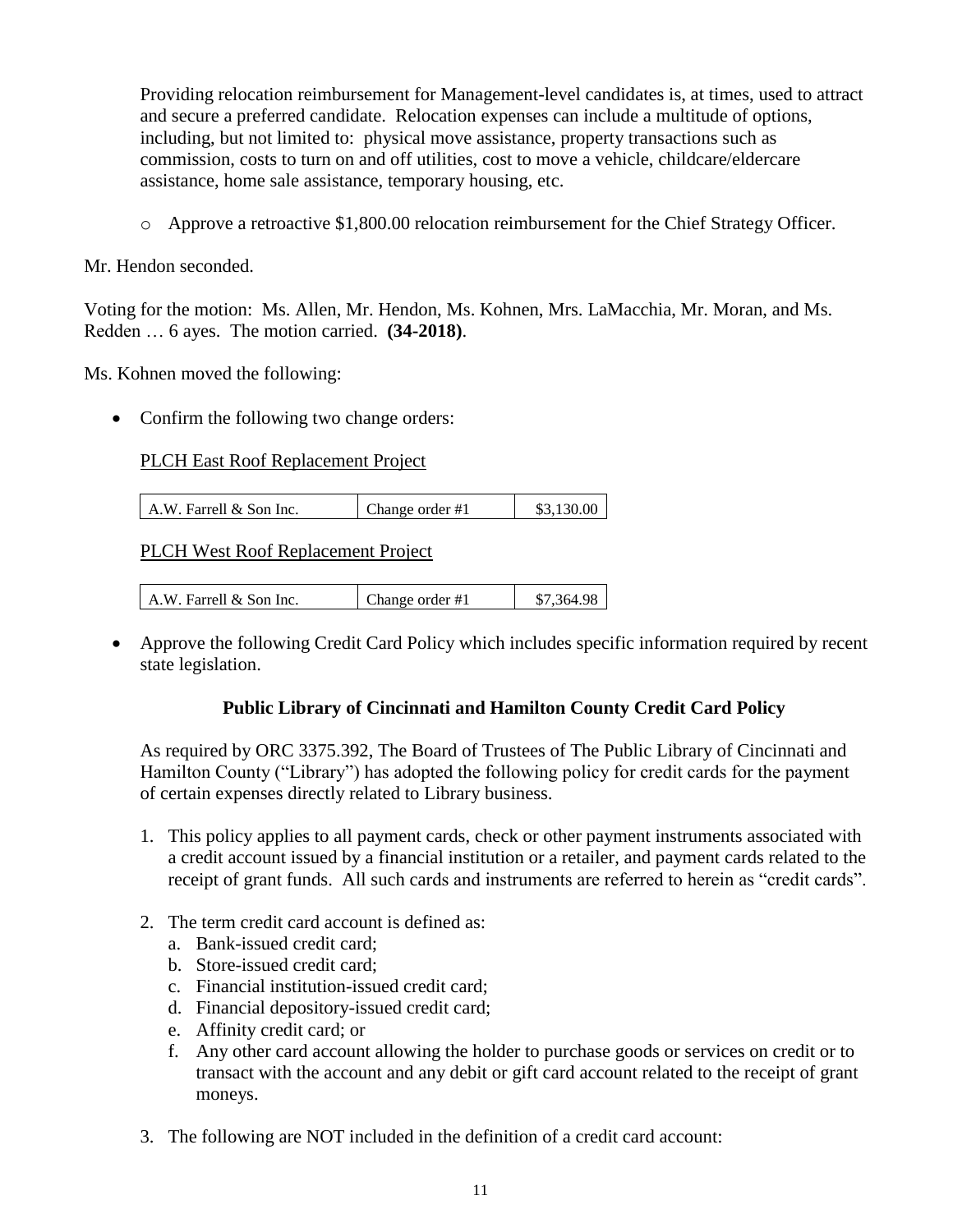- a. Procurement card account;
- b. Gasoline or telephone card account; or
- c. Any other card account where merchant category codes are in place as a system of control.
- 4. Other than a debit account related to the receipt of and use of grant moneys, any other debit card is strictly prohibited.
- 5. The Fiscal Officer will work with the appropriate financial institutions that issue credit cards to determine the best type of credit card accounts for the Library.
	- a. The Fiscal Officer is responsible for workings with the issuing financial institution to determine the dates when credit cards expire and the re-issuance of replacement cards.
	- b. The Fiscal Officer is responsible for determining, when necessary, the need to cancel a credit card account and any adjustment to credit limits on the credit cards.
	- c. The Fiscal Officer is responsible for notifying the issuing financial institution of a lost or stolen card.
- 6. All credit cards will be established in the name of the Public Library of Cincinnati and Hamilton County and the name of an individual to whom the card is issued.
- 7. Credit cards may be issued to the following individuals ("Authorized Individuals") subject to the specified credit limits and may be used by only such individuals:
	- a. The Fiscal Officer with a credit limit of \$25,000;
	- b. The Eva Jane Romaine Coombe Director with a credit limit of \$5,000; and
	- c. The Materials Selection and Acquisition Manager with a credit limit of \$15,000.

The total credit limit for the credit card account shall not exceed \$50,000.

- 8. Prior to receipt of a credit card and annually thereafter, each Authorized Individual must sign the *Credit Card Policy and Procedures Employee Acknowledgement*.
- 9. Credit cards may only be used for expenses directly related to Library business that serve a valid and proper public purpose and only in the following circumstances: (a) when a vendor will not accept a purchase order, (b) the use of the credit card lowers the overall purchase cost; or (c) expedited delivery is required.
- 10. The credit card does not replace requisitions and purchase orders. All credit card purchases are subject to the same processes and controls as all other purchases completed by purchase order.
- 11. Except for the purchase of library materials by the Materials Selection and Acquisition Manager, all card purchases must be pre-approved by The Eva Jane Romaine Coombe Director.
- 12. The credit card may not be used for personal expenses.
- 13. All Authorized Individuals must read and remain familiar with the Library's *Credit Card Procedures* and any modifications thereto.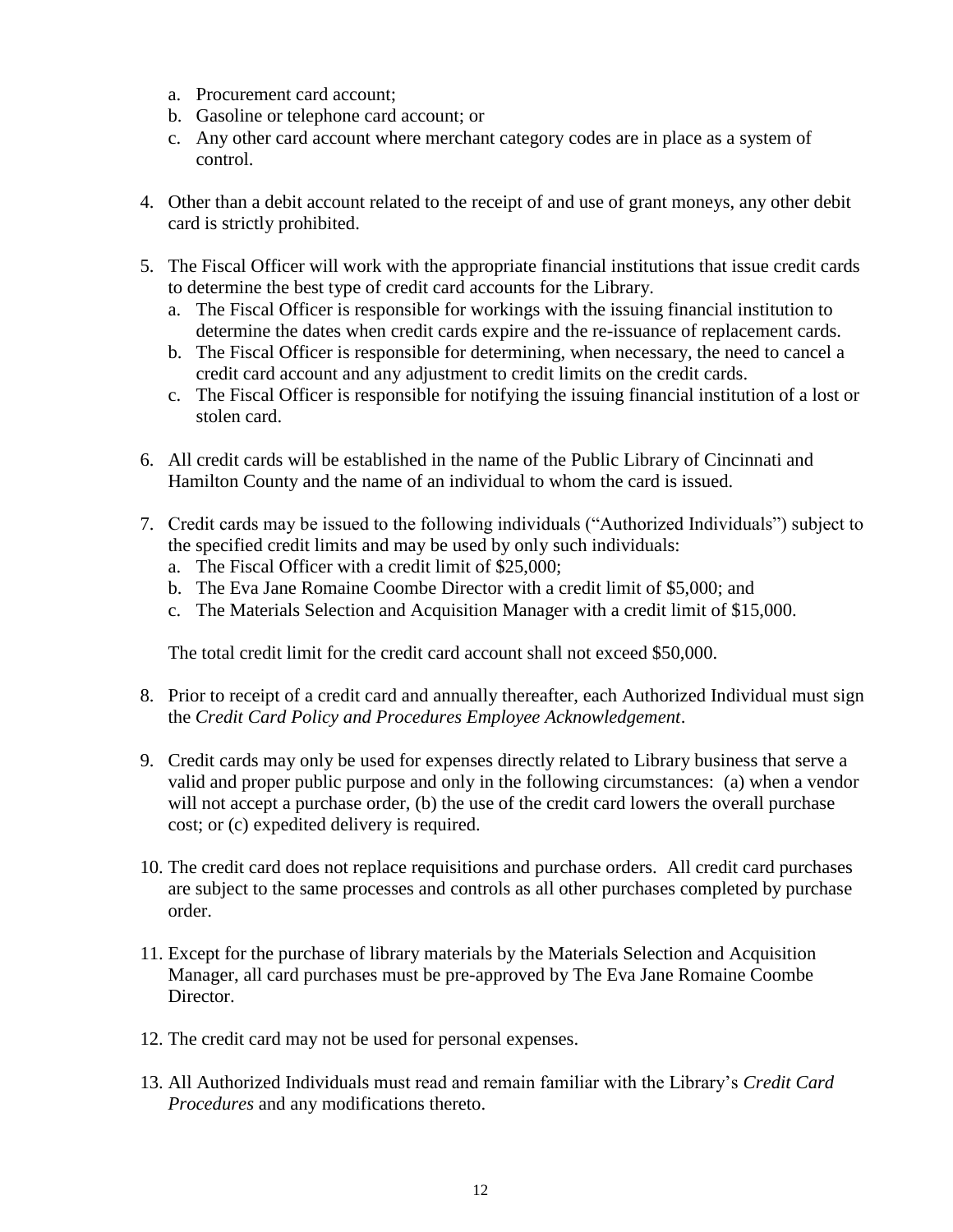- 14. An employee, officer, or appointee of the Library or a public servant as defined in ORC 2921.02 who knowingly misuses a credit card account held by the Library violates section ORC 2913.21.
- 15. Payment of the monthly statement must be made in a timely fashion so that finance charges are not incurred.
- 16. All monthly statements, both individual itemized statements and combined Library statements, will be mailed to the Library for verification and payment process.
- 17. Credit card statements shall be reconciled in the Fiscal Office by an employee other than the Fiscal Officer or procurement personnel.
- 18. The Fiscal Officer or the Fiscal Officer's designee annually shall file a report with the Board of Trustees detailing any amount of money or rewards the Library derives from the use of a credit card rewards program.
- 19. The Board of Trustees shall on an annual basis appoint a Compliance Officer to oversee the use of all credit cards ("Compliance Officer") subject to the following:
	- a. Unless The Eva Jane Romaine Coombe Director is the person appointed as the Compliance Officer, the Compliance Officer is prohibited from using a Library credit card. If the Eva Jane Romaine Coombe Director is appointed as the Compliance Officer, the Fiscal Officer shall review the Director's credit card account transaction detail on a monthly basis and sign an attestation affirming completion of such review.
	- b. In no event shall the Fiscal Officer serve as the Compliance Officer. The Eva Jane Romaine Coombe Director is not prohibited from serving as the Compliance Officer.
	- c. The Compliance Officer shall periodically review the use of credit card accounts.
- 20. The Board of Trustees and the Compliance Officer shall conduct a review at least once every six months of the following:
	- a. The number of cards and accounts issued;
	- b. The number of active cards issued;
	- c. The expiration dates of the cards; and
	- d. The credit limits of the cards and accounts.
- 21. If a credit card is lost or stolen, or if Library personnel become aware of unauthorized or fraudulent use of any of the Library's credit card accounts, the same must be reported immediately to the Fiscal Officer and Compliance Officer.
- 22. Use of a credit card in contravention of the Policy or the attached Credit Card Procedures constitutes a misuse of a credit card.
- Approve the selection of Group 4 Architecture, Research + Planning, Inc. to develop the Library's Facility Master Plan from the four firms who submitted proposals.

Bostwick Design Partnership, Cleveland, Ohio  $Cost - $399,000 - $484,500$ 

Group 4 Architecture, Research + Planning, Inc. South San Francisco, CA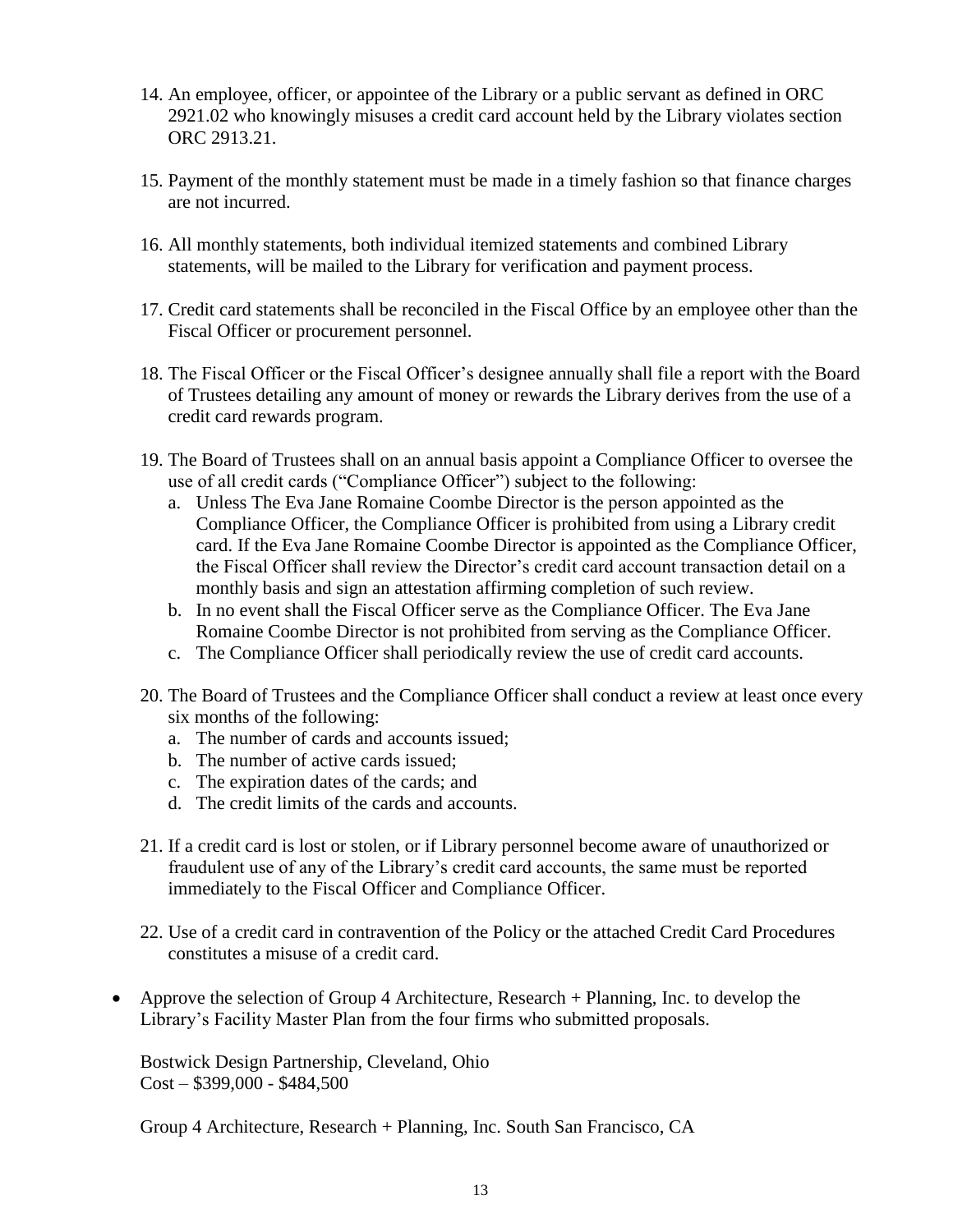$Cost - $257,750 - $496,860$ 

Hester St, New York, NY  $Cost - $420,000 - $500,000$ 

MSR Design, Minneapolis, MN Cost - \$580,413

Mr. Moran seconded.

Voting for the motion: Ms. Allen, Mr. Hendon, Ms. Kohnen, Mrs. LaMacchia, Mr. Moran, and Ms. Redden … 6 ayes. The motion carried. **(35-2018)**.

Ms. Kohnen moved the following:

Authorize the following revisions of the 2018 Estimated Resources and Annual Appropriations:

| <b>General Fund</b> |                        |                           |              |
|---------------------|------------------------|---------------------------|--------------|
| <i>Expenses</i>     |                        |                           |              |
|                     | Salaries - decrease by |                           | (500,000.00) |
|                     | Supplies - increase by |                           | 500,000.00   |
|                     |                        | Appropriations net change |              |

The increase in Supplies is to accelerate the purchase of past due computer upgrades. The increase is offset by a reduction in Salaries based on savings in actual versus budget expenses.

• Confirm the following revisions to permanent (trust) fund principal amounts, effective December  $31<sup>st</sup>$ , based on additional donations received in 2018.

| Fund  | Principal $1/1/18$ | 2018 Donations | Principal $12/31/18$ |
|-------|--------------------|----------------|----------------------|
| Abell | 84,479             | 2,290          | 86,769               |
| King  | 22,120             | 000.1          | າາ 1າ∩<br>2J,120     |

- Authorize the revision of the appropriations to close out the 2018 General Fund as needed from now until the end of the month. Any revisions made will be reported to the Board in February 2019.
- Approve that all unencumbered funds be carried forward in the General Fund, in accordance with the Ohio Revised Code Section 3375.40(L), that states that a board of library trustees may "at the end of any fiscal year, unless doing so would be contrary to law, set aside any unencumbered surplus remaining in the general or any other fund of the free public library under its jurisdiction for any purpose, including creating or increasing a special building and repair fund, or for operating the library or acquiring equipment and supplies."

Ms. Redden seconded.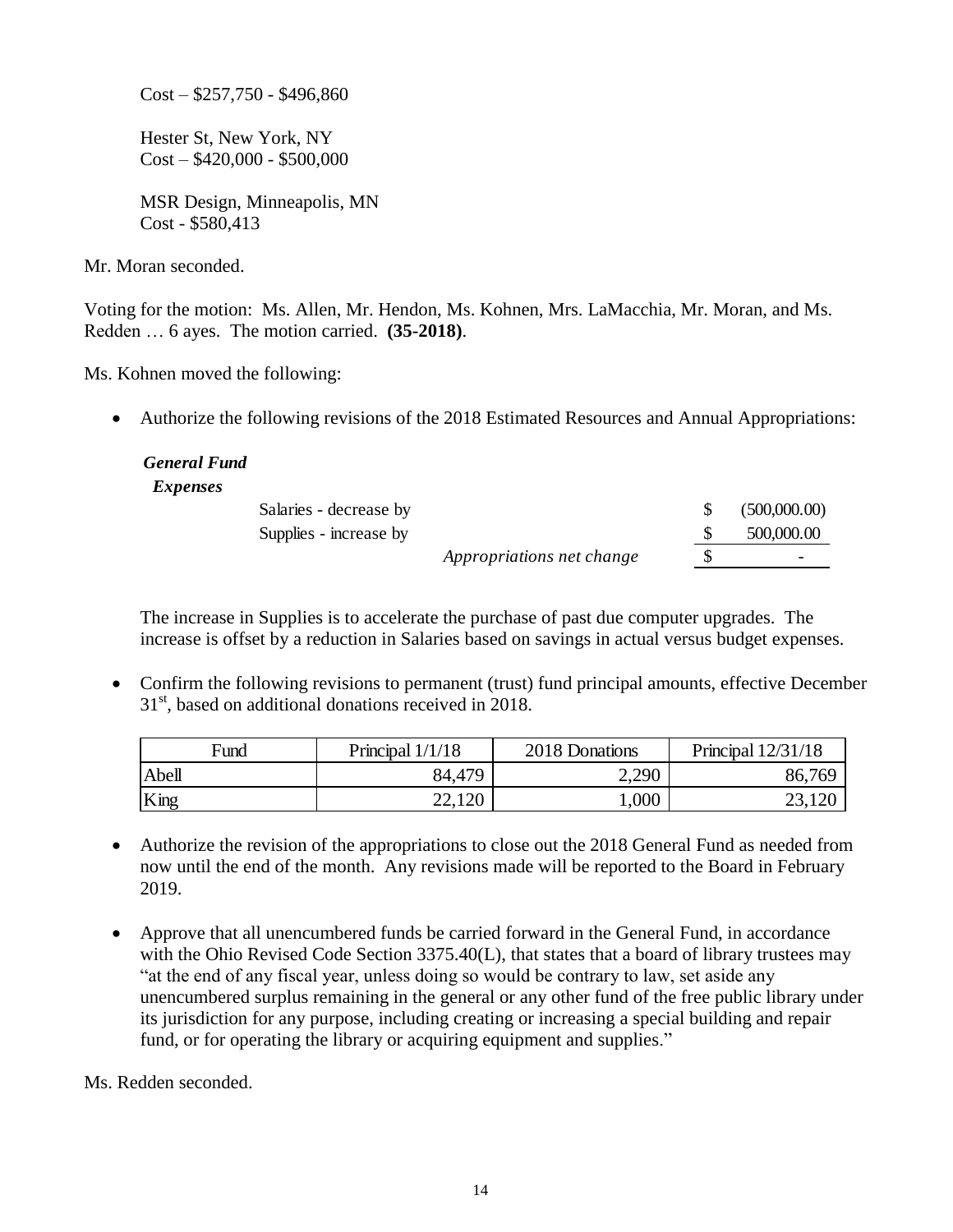Voting for the motion: Ms. Allen, Mr. Hendon, Ms. Kohnen, Mrs. LaMacchia, Mr. Moran, and Ms. Redden … 6 ayes. The motion carried. **(36-2018)**.

Ms. Kohnen moved the following:

• The Library must annually request statements of qualifications from all three types of professional services firms in order to hire an architect, surveyor, or engineer for a project with professional services fees of less than \$50,000.

It is requested that the Board authorize publication of the following notice:

## **Architect, Engineer or Surveyor Services**

The Board of Trustees of the Public Library of Cincinnati and Hamilton County may employ an architect, engineer or surveyor in 2019.

Architects, engineers or surveyors interested in being considered should reply with a statement of qualifications no later than Friday, January 11, 2019. Statements of qualification should include information regarding the firm's history, education and experience of owners and key personnel, the technical expertise of the firm's staff for the services provided, previous library projects completed by the firm, the firm's experience and capabilities in cost estimating and construction administration and coordination, and client and contractor references. Proposals should be transmitted to Paula Brehm-Heeger, The Eva Jane Romaine Coombe Director, Third Floor Administrative Offices, Public Library of Cincinnati and Hamilton County, 800 Vine Street, Cincinnati, Ohio 45202.

• Authorize the following the following bid advertisements for roofing work. Further, authorize the Library Director to review the bids with the Chair of the Facilities and Finance and Audit Committee and enter into a contract with the lowest, responsible bidder.

## **ADVERTISEMENT FOR BIDS**

Sealed bids will be received by the Board of Trustees of the Public Library of Cincinnati and Hamilton County at the Third Floor Administration Offices of the Main Public Library, 800 Vine Street, Cincinnati, Ohio 45202, until 12:00 noon, local time Wednesday, January 30, 2019 for furnishing all labor, materials, equipment, services and supervision necessary to complete the project titled:

## **PLCH MAIN LIBRARY – NORTH BUILDING ROOF**

Proposals shall be in accordance with the Contract Documents prepared by K4 Architecture, LLC. 555 Gest Street, Cincinnati, Ohio 45203, 513/455-5005. Bids received after the stated deadline will not be accepted. Bids by facsimile transmission will not be accepted. Proposals will be publicly opened and read aloud. All interested parties are invited to attend.

Individual lump sum bids for trade contract TC-01 are required. The estimated amount for this contract is: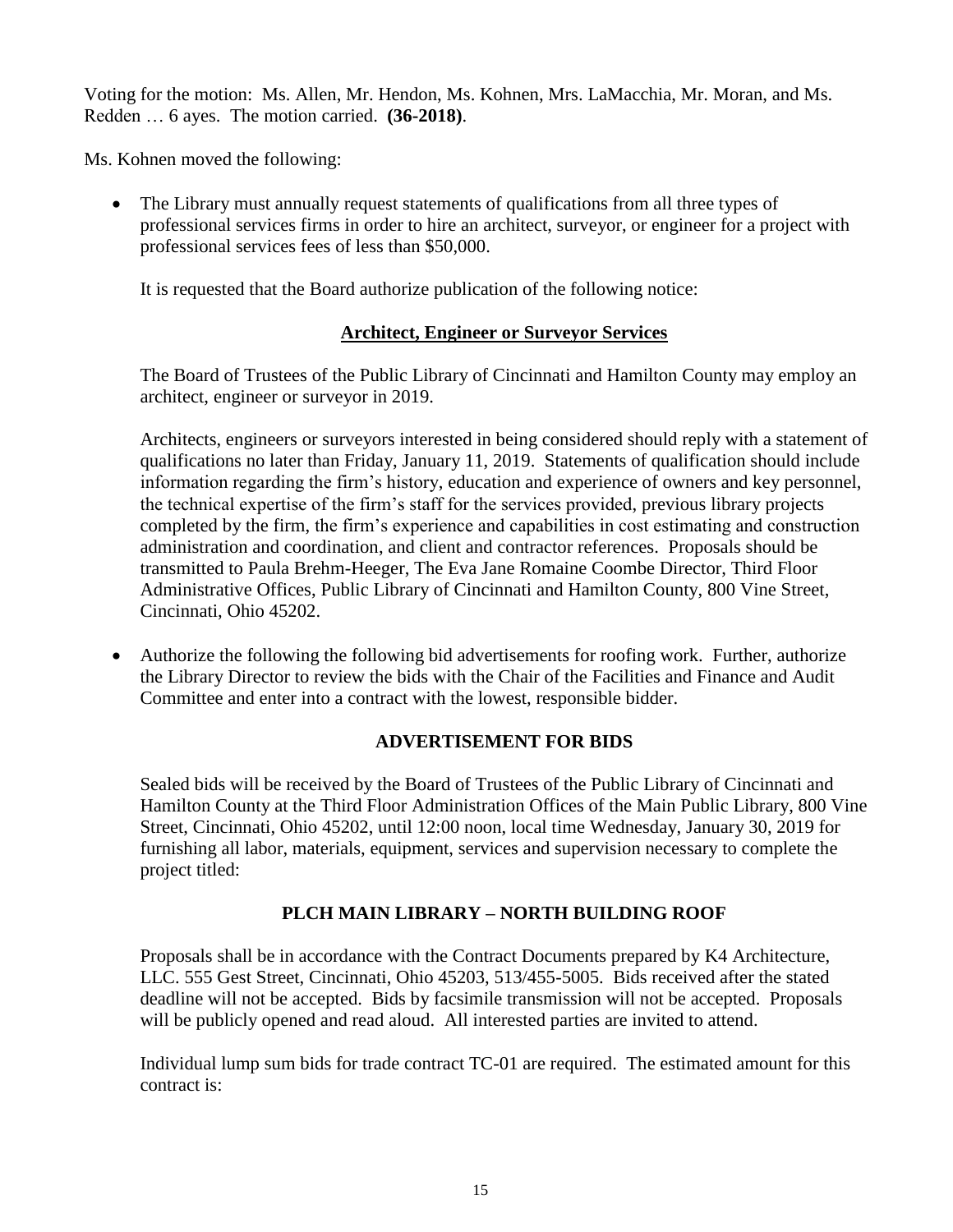|  | Total: \$1,425,000.00 |  |
|--|-----------------------|--|

The summary of the work for this proposal is:

Roof replacements at Main Library – North Building.

Starting Friday, January 4, 2019, bidders can purchase drawings (full sets only) at the cost of the reproduction from ARC Document Solutions, 2863 Sharon Road, Cincinnati, OH 45241, 513/326-2300.

A pre-bid meeting will be held in the Tower Room on the third floor of the Main Library, Monday, January 14, 2019 at 1:00 p.m.

Bidders shall submit with their bid a bid guaranty in the form of either (1) a combined bid guaranty and contract bond for the full amount of the bid or (2) a certified check, cashier's check drawn on a solvent bank or irrevocable letter of credit in the sum of ten percent (10%) of the bid amount, including the base bid and alternates as a bid security. The bid guaranty shall be in strict compliance with Sections 153.54, 153.57, and 153.571 of the Ohio Revised Code (ORC), as applicable. The bidder to whom the contract will be awarded will be required to furnish a contract bond in the sum equal to 100% of the proposal.

Bidders shall comply with the Prevailing Wage Rates on public improvements in Hamilton County, Ohio, as ascertained and determined by the Ohio Department of Commerce Bureau of Labor & Worker Safety as provided in Section 4115 as provided by the Ohio Revised Code.

Submitted bids shall not be withdrawn for a period of sixty (60) days following the date of the bid opening. The Owner shall award contracts to the lowest responsible bidder.

The Board of Trustees of the Public Library of Cincinnati and Hamilton County reserves the right to reject any or all bids and to waive informalities in bidding.

By Order of: The Board of Trustees of the Public Library of Cincinnati and Hamilton County, Ohio.

This notice is posted on the Public Library of Cincinnati and Hamilton County website and can be found by a link on the home page at: www.cincinnatilibrary.org.

 Authorize the following bid advertisements for mechanical. Further, authorize the Library Director to review the bids with the Chair of the Facilities and Finance and Audit Committee and enter into a contract with the lowest, responsible bidder.

## **ADVERTISEMENT FOR BIDS**

Sealed bids will be received by the Board of Trustees of the Public Library of Cincinnati and Hamilton County at the Third Floor Administration Offices of the Main Public Library, 800 Vine Street, Cincinnati, Ohio 45202, until 12:00 noon, local time Wednesday, February 20, 2019 for furnishing all labor, materials, equipment, services and supervision necessary to complete the project titled: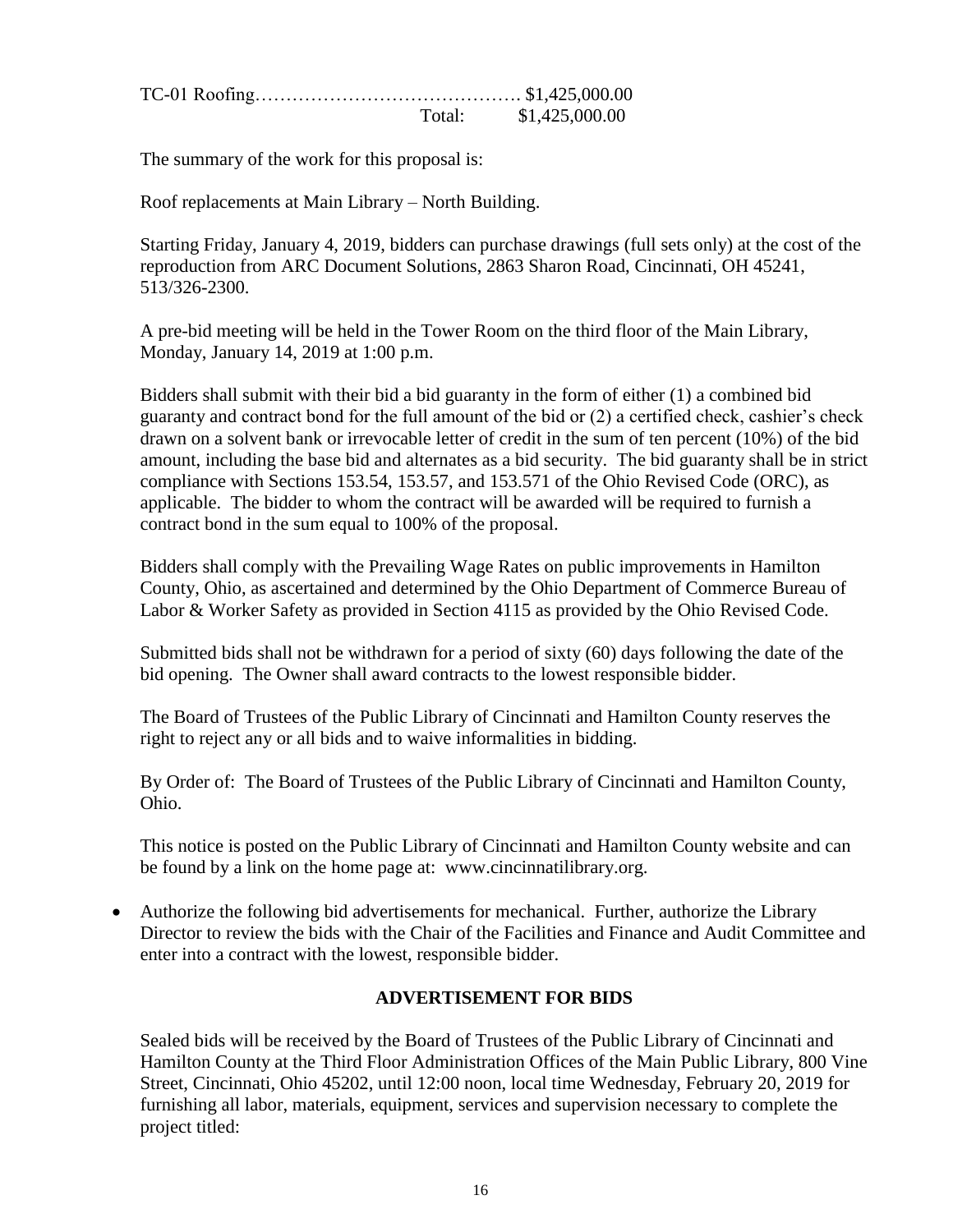### **PLCH MAIN LIBRARY – 2018 ENERGY RETROFIT PROJECT**

Proposals shall be in accordance with the Contract Documents prepared by Motz Engineering, 447 Morgan Street, Cincinnati, OH 45206, 513/621-5400. Bids received after the stated deadline will not be accepted. Bids by facsimile transmission will not be accepted. Proposals will be publicly opened and read aloud. All interested parties are invited to attend.

Individual lump sum bids for trade contract TC-01 through TC- 04 are requested. The estimates for the contracts are:

| TC-01 1950's Building Fire Suppression \$975,000      |  |
|-------------------------------------------------------|--|
| TC-02 Air Handling Units\$500,000                     |  |
|                                                       |  |
| TC-04 1950's Building Electrical Switchgear \$675,000 |  |

Total: \$2,450,000

The summary of work for the proposal in TC-01 is:

Install new Fire Suppression in the 1950's Building. Replace fire pump in 1980's Building. Include all general and electric work.

The summary of work for the proposal in TC-02 is:

Deliver identified air-handling units and associated VFD's to Rigger's Yard in Cincinnati, Ohio.

The summary of work for the proposal in TC-03 is:

Deliver identified high-efficiency condensing boilers to Rigger's Yard in Cincinnati, Ohio.

The summary of work for the proposal in TC-04 is:

Remove and replace identified electric gear, panels, conduit and wiring and all associated tagging and testing.

Starting Friday, January 18, 2019, bidders may purchase Contract Documents (full sets only) at the cost of reproduction from Phipps Reprographics, 6920 Plainfield Road, Cincinnati, Ohio, 45236, 513/793-1030.

A pre-bid meeting will be held at the Main Library, 800 Vine Street, Cincinnati, Ohio 45202 on Thursday, January 24, 2019 at 1:00 P.M.

Bidders shall submit with their bid a bid guaranty in the form of either (1) a combined bid guaranty and contract bond for the full amount of the bid or (2) a certified check, cashier's check drawn on a solvent bank or irrevocable letter of credit in the sum of ten percent (10%) of the bid amount, including the base bid and alternates as a bid security. The bid guaranty shall be in strict compliance with Sections 153.54, 153.57, and 153.571 of the Ohio Revised Code (ORC), as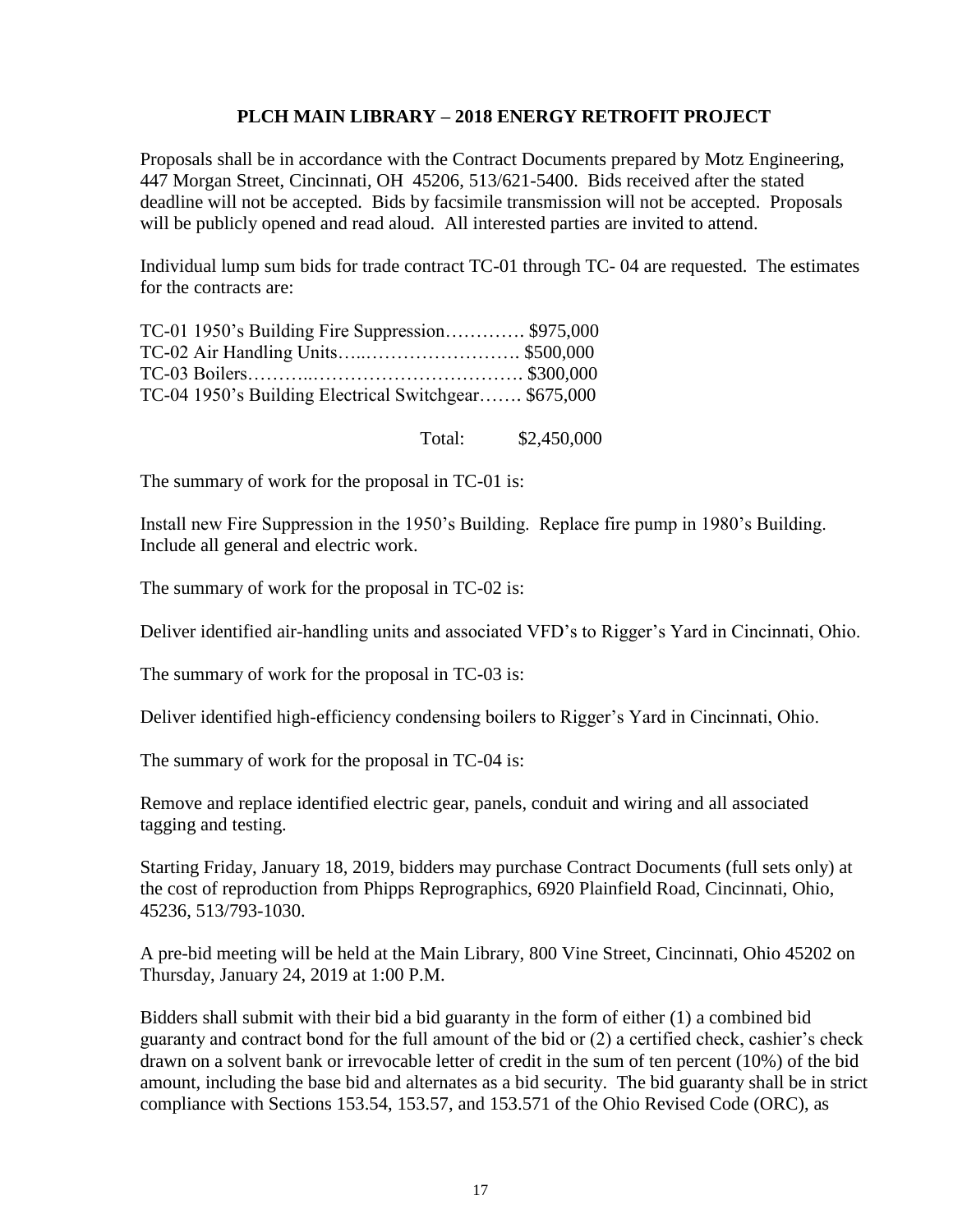applicable. The bidder to whom the contract will be awarded will be required to furnish a contract bond in the sum equal to 100% of the proposal.

Bidders shall comply with the Prevailing Wage Rates on public improvements in Hamilton County, Ohio, as ascertained and determined by the Ohio Department of Commerce Bureau of Labor & Worker Safety as provided in Section 4115 as provided by the Ohio Revised Code.

Submitted bids shall not be withdrawn for a period of sixty (60) days following the date of the bid opening. The Owner shall award contracts to the lowest responsible bidder.

The Board of Trustees of the Public Library of Cincinnati and Hamilton County reserves the right to reject any or all bids and to waive informalities in bidding.

By Order of: The Board of Trustees of the Public Library of Cincinnati and Hamilton County, Ohio.

This notice is posted on the Public Library of Cincinnati and Hamilton County website and can be found by a link on the home page at: www.cincinnatilibrary.org.

 Authorize the following bid advertisement for the Distribution Center Interior Renovation. Further, authorize the Library Director to review the bids with the Chair of the Facilities and Finance and Audit Committee and enter into a contract with the lowest, responsible bidder.

## **ADVERTISEMENT FOR BIDS**

Sealed bids will be received by the Board of Trustees of the Public Library of Cincinnati and Hamilton County at the Third Floor Administration Offices of the Main Public Library, 800 Vine Street, Cincinnati, Ohio 45202, until 12:00 noon, local time Thursday, February 21, 2019 for furnishing all labor, materials, equipment, services and supervision necessary to complete the project titled:

## **2018 DISTRIBUTION CENTER INTERIOR RENOVATION**

Bids received after that time will not be accepted. Bids by facsimile transmission ("FAX") will not be accepted.

Single lump sum bids for all Work are required. Each bid shall include branches of the Work for General, Plumbing, Heating, Ventilating, Air Conditioning, and Electric as indicated in the bid documents. Bids on separate branches of the Work will not be accepted. The construction cost estimate for this project is:

Total: \$475,500.00

The summary of the work for this proposal is:

Restroom & office renovations; HVAC, plumbing and electrical; flooring to include carpet, sealed concrete and resinous; dock sealers and air curtains, and radiant heating.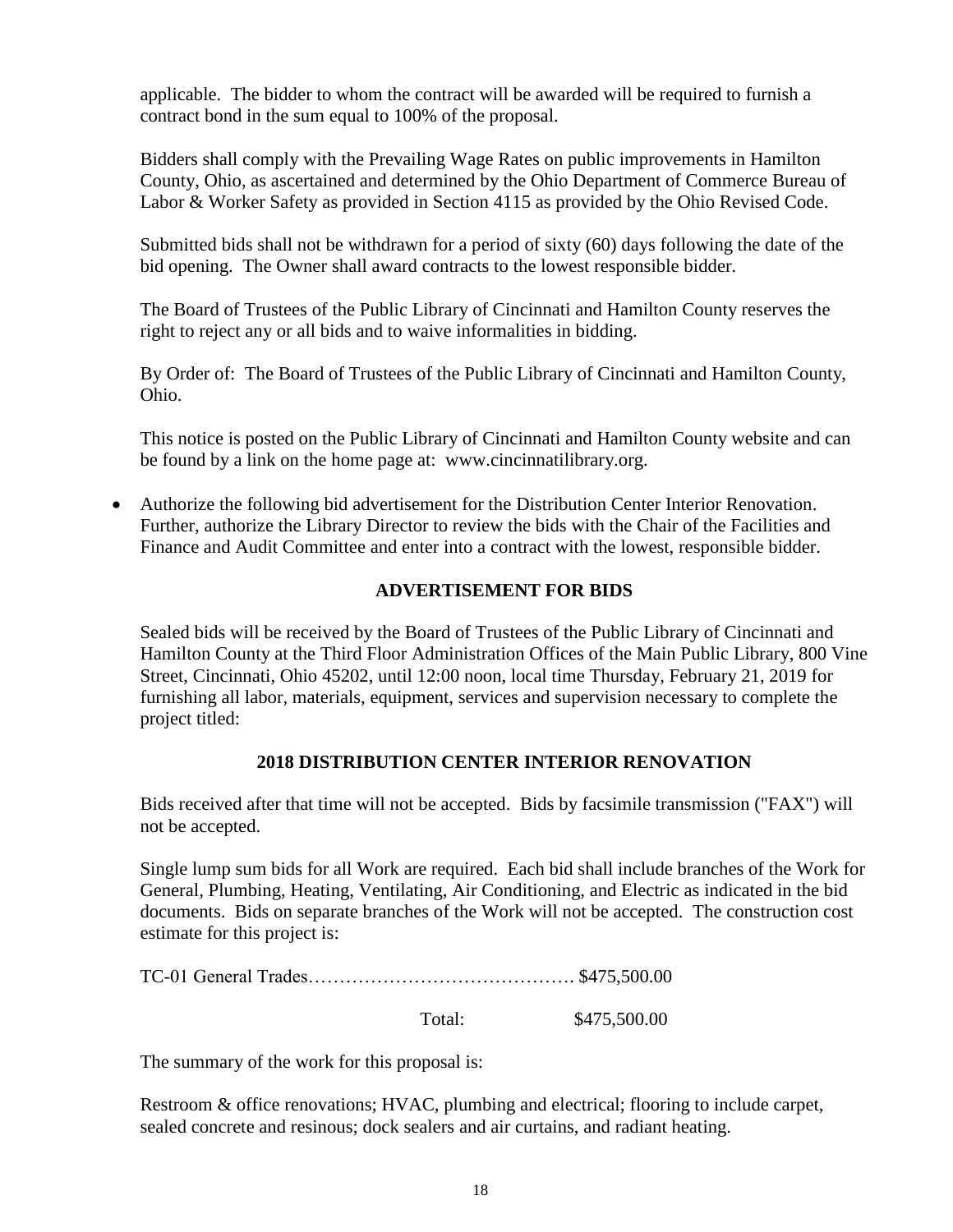Beginning Friday, January 25, 2019, Bidding Documents may be examined at:

| <b>Queen City Reprographics</b> | Phipps Reprographics |
|---------------------------------|----------------------|
| 7157 E Kemper Rd.               | 434 Scott Blvd.      |
| Cincinnati, OH 45249            | Covington, KY 41011  |
| 513/621.6575                    | 859/261.1851         |

Bidding Documents will also be available on SCAN, a subscription microfilm service of Dodge/McGraw Hill Information Systems.

A pre-bid meeting will be held at the site, 1130 Findlay St, Cincinnati, Ohio 45214, at 10:00 AM, Friday, February 1, 2019.

Each bidder is responsible for purchase of documents from reprographics services listed above. Bidders may purchase partial or complete sets of Bidding Documents at cost of reproduction and handling from the printers listed above.

Bidders shall submit with their bid a bid guaranty in the form of either (1) a combined bid guaranty and contract bond for the full amount of the bid or (2) a certified check, cashier's check drawn on a solvent bank or irrevocable letter of credit in the sum of ten percent (10%) of the bid amount, including base bid and alternates, as bid security. The bid guaranty shall be in strict compliance with Sections 153.54, 153.57, and 153.571, of the Ohio Revised Code (ORC), as applicable. The Bidder to whom the contract is awarded will be required to furnish a contract bond in the sum equal to 100% of the proposal.

Bidders shall comply with the Prevailing Wage Rates on public improvements in Hamilton County, Ohio as ascertained and determined by the Ohio Department of Commerce Bureau of Labor & Worker Safety as provided in Section 4115 of the Revised Code of Ohio.

Submitted bids shall not be withdrawn for a period of sixty (60) days following the date of the bid opening. The Owner will award contracts to the lowest responsible bidders.

The Board of Trustees of the Public Library of Cincinnati and Hamilton County reserves the right to reject any or all bids and to waive informalities in bidding.

By Order of: The Board of Trustees of the Public Library of Cincinnati and Hamilton County, Ohio.

This notice is posted on the Public Library of Cincinnati and Hamilton County website and can be found by a link on the home page at: www.cincinnatilibrary.org.

Mrs. LaMacchia seconded.

Voting for the motion: Ms. Allen, Mr. Hendon, Ms. Kohnen, Mrs. LaMacchia, Mr. Moran, and Ms. Redden … 6 ayes. The motion carried. **(37-2018)**.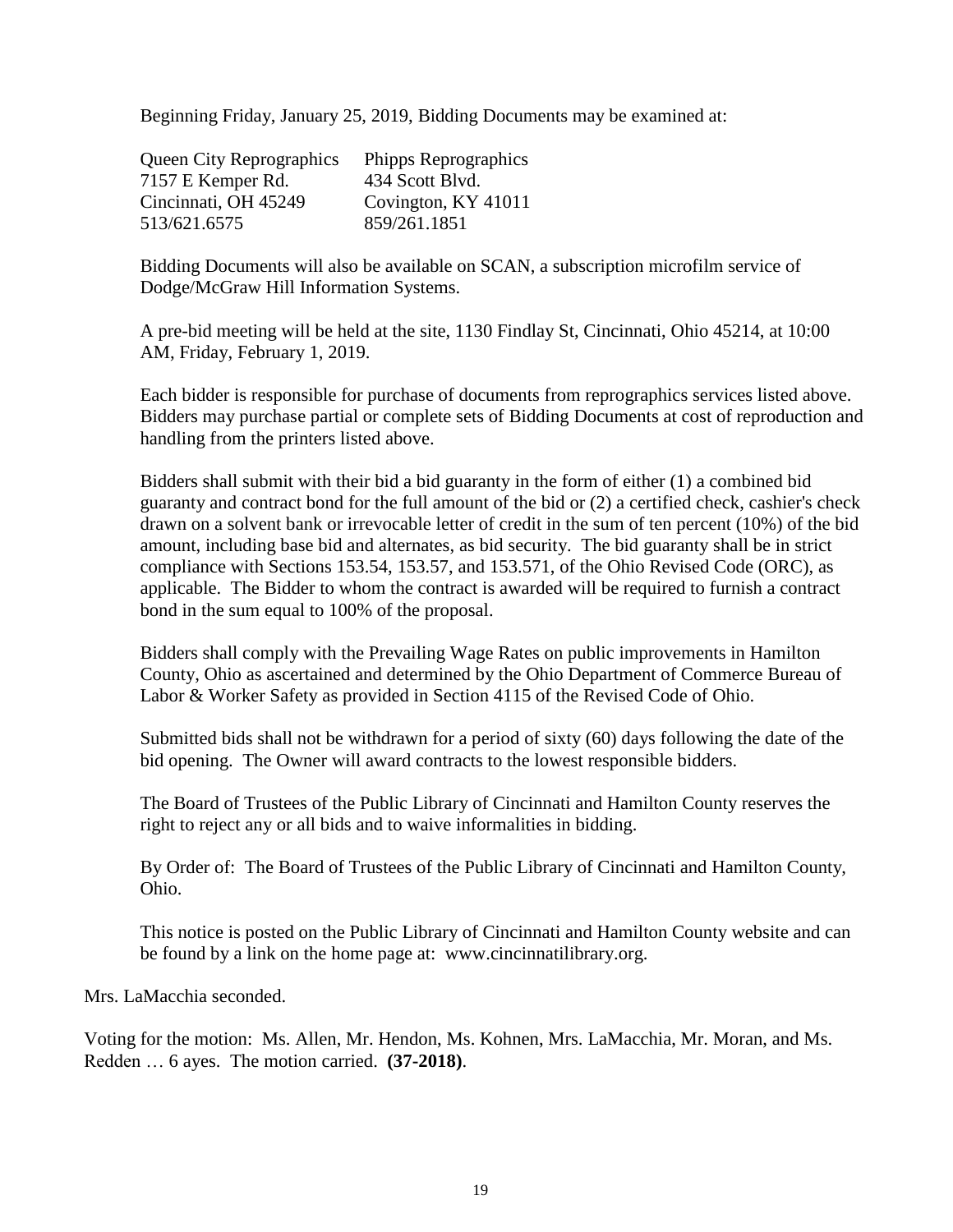# *INFORMATIONAL ITEMS*

### **EVA JANE ROMAINE COOMBE DIRECTOR'S REPORT**

Ms. Brehm-Heeger reported that:

- For the sixth consecutive year, our Library received a five-star rating in the Library Journal Index. Library Journal developed a rating method for public libraries nationwide based on per capita measures: circulation, visits, program attendance, public access computer use, and electronic circulation. The Library is first in the nation among Five-Star libraries in circulation of digital items with 4.37 eCircs per capita. The rankings are based solely on the per capita use in these areas. The system does not measure outcomes or quality of service. Of the more than 7,361 public libraries ranked nationwide only 257 received star designation.
- In late September, over 1,000 people participated in preliminary engagement activities at the Main Library and Price Hill, led by Group 4, as a precursor to a more extensive outreach effort in 2019 that will inform the master planning and project design processes for our Library facilities system-wide. Valuable input on service priorities was gathered that will help guide planning. Further, the process was helpful in identifying techniques that are most effective in reaching a diverse range of stakeholders.
	- o As part of the engagement process, participants identified their top priorities for Library service from ten choices provided. Main Library participants' top choices of Develop Young Readers, Succeed in School, and Level-Up Job Skills were each selected by approximately 50% of participants. Price Hill participants' top choices of Satisfy Curiosity and Develop Young Readers were each selected by 60% of participants. Online survey results, collected for three weeks in October from 465 online participants, revealed Develop Young Readers, Succeed in School, and Learn Something New were top choices.
- As reported to the Board previously, we are working to increase several 44 open hours per week locations to 48 open hours per week. Avondale, Price Hill, and Walnut Hills Branches increased from 44 open hours per week locations to 48 open hours per week on October  $7<sup>th</sup>$ . Northside Branch is the next location where we will implement this change, which includes adding a fulltime teen librarian position and a small number of FTEs made possible by shifting resources. We anticipate Northside's open hours increasing in early 2019.
- The Anderson Township Library Association's (ATLA) November Used Book Sale grossed \$9,148.20.
- Twenty-four of twenty-five Ohio libraries ballot issues were approved in November's general election. Successful library issues included two new levies, fifteen renewals, three renewals with additions, and four replacement levies. The cumulative vote total shows an average approval of 64.5%.
- In August, we encouraged staff to consider joining the Ohio Library Council (OLC), offering the option for staff to pay membership dues directly to OLC or to have membership deducted from their paycheck. Forty staff members joined or renewed their OLC memberships, which provided the added bonus of an extended yearly membership through December 2019. OLC membership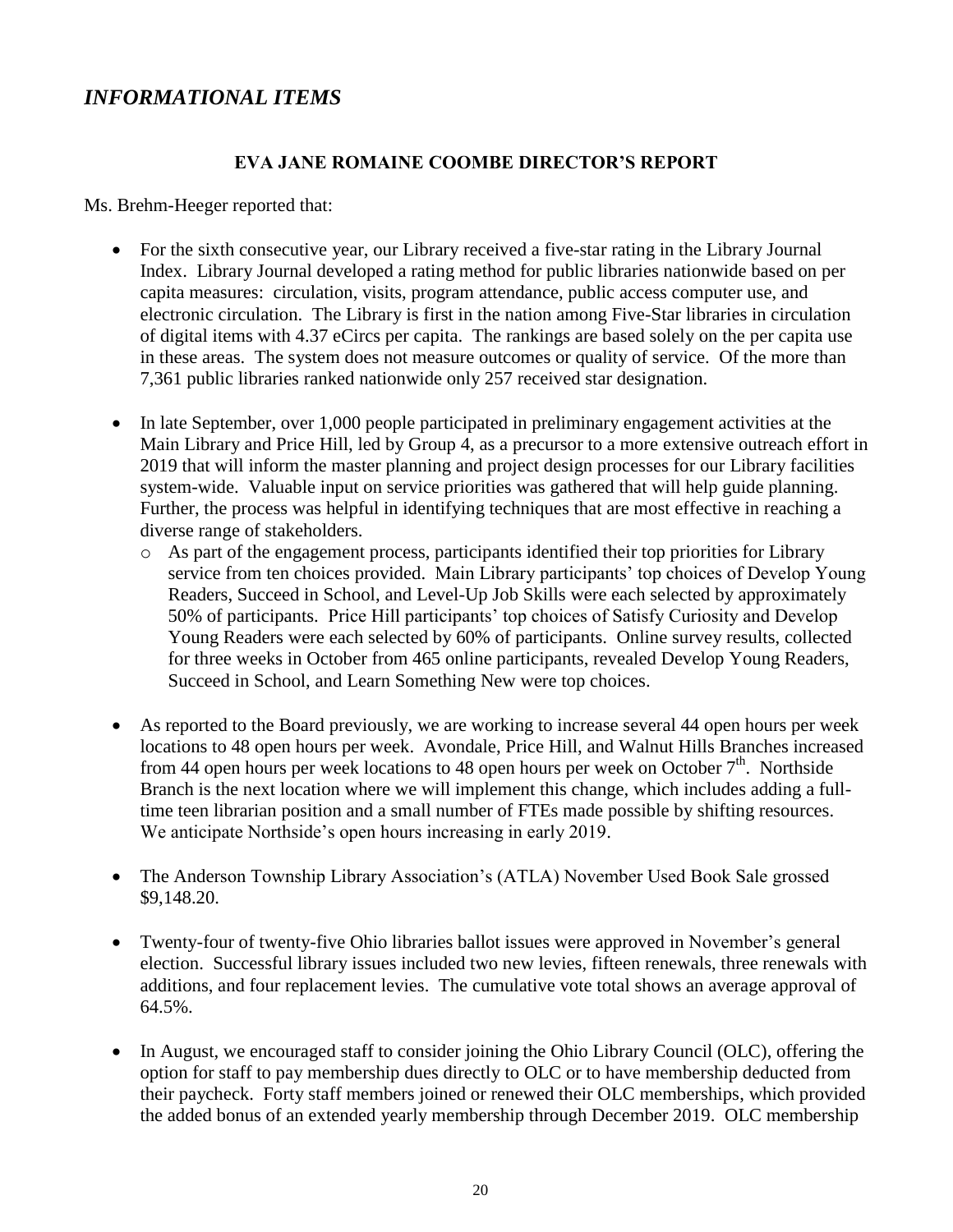includes many benefits such as access to numerous opportunities for professional education, reduced registration rates for professional events and legislative support for library interests.

## **HUMAN RESOURCES COMMITTEE REPORT**

Mrs. LaMacchia reported that:

- Under our current compensation plan, staff are eligible to receive pay increases based on their performance reviews, which are completed each year between February and March. The 2019 budget includes a merit budget of 3%. Each manager is responsible for allocating the increases within their respective departments and branches and the amount allocated may vary as it is based on performance. Due to previous challenges in being able to adequately recognize exceptional performance, this year we will also include a potential additional amount for manager's discretion, if needed, recognizing exceptional performers. The dollars associated with this plan are included in the budget outlined in the Facilities, Finance & Audit Report.
- The United Way and Community Shares annual campaigns ended October  $21<sup>st</sup>$ . The final numbers received from United Way and Community Shares each reflect contributions just below those received in 2018.

| $\circ$ United Way      | \$9,548.00 |
|-------------------------|------------|
| <b>Community Shares</b> | \$4,205.00 |

- The sixth annual Staff & Retiree Recognition Program was held at the Main Library on Sunday, November  $4<sup>th</sup>$ . Service recognition pins were presented to all staff reaching a five-year increment anniversary. Board Vice-President, Mr. Robert Hendon, announced Eric Noble, Security Guard at Main Library, as the Rookie of the Year. Joe Dehner presented the Impact Award and the Bunny Dehner prize to Robin LaRue, Library Services Assistant at the Loveland Branch. Approximately 300 staff and their guests were present to receive recognition or acknowledge those who were being honored for their accomplishments.
- Organizations have undertaken initiatives referred to a "Total Living Experience" project in which all aspects of the employee experience are examined and we are looking to follow this trend. It is important that we continue to monitor the various aspects involved in the employee experience such as: pay, benefits (medical, dental, life, vision, educational assistance, etc.), and overall wellbeing, which is defined by Gallup as consisting of five elements: Career, Social, Financial, Physical, and Community wellbeing. Of course each element has various aspects to it. This approach forces us to think differently about the employee experience and in turn start to seek options and opportunities that may not have been considered previously.

## **FACILITIES AND FINANCE AND AUDIT COMMITTEE REPORT**

Ms. Kohnen reported that:

• The Facilities and Finance and Audit Committee met October  $23<sup>rd</sup>$ . The committee reviewed the design options and preliminary cost estimates for the Price Hill Branch Accessibility Project. The committee indicated that they would like to take the following three options to the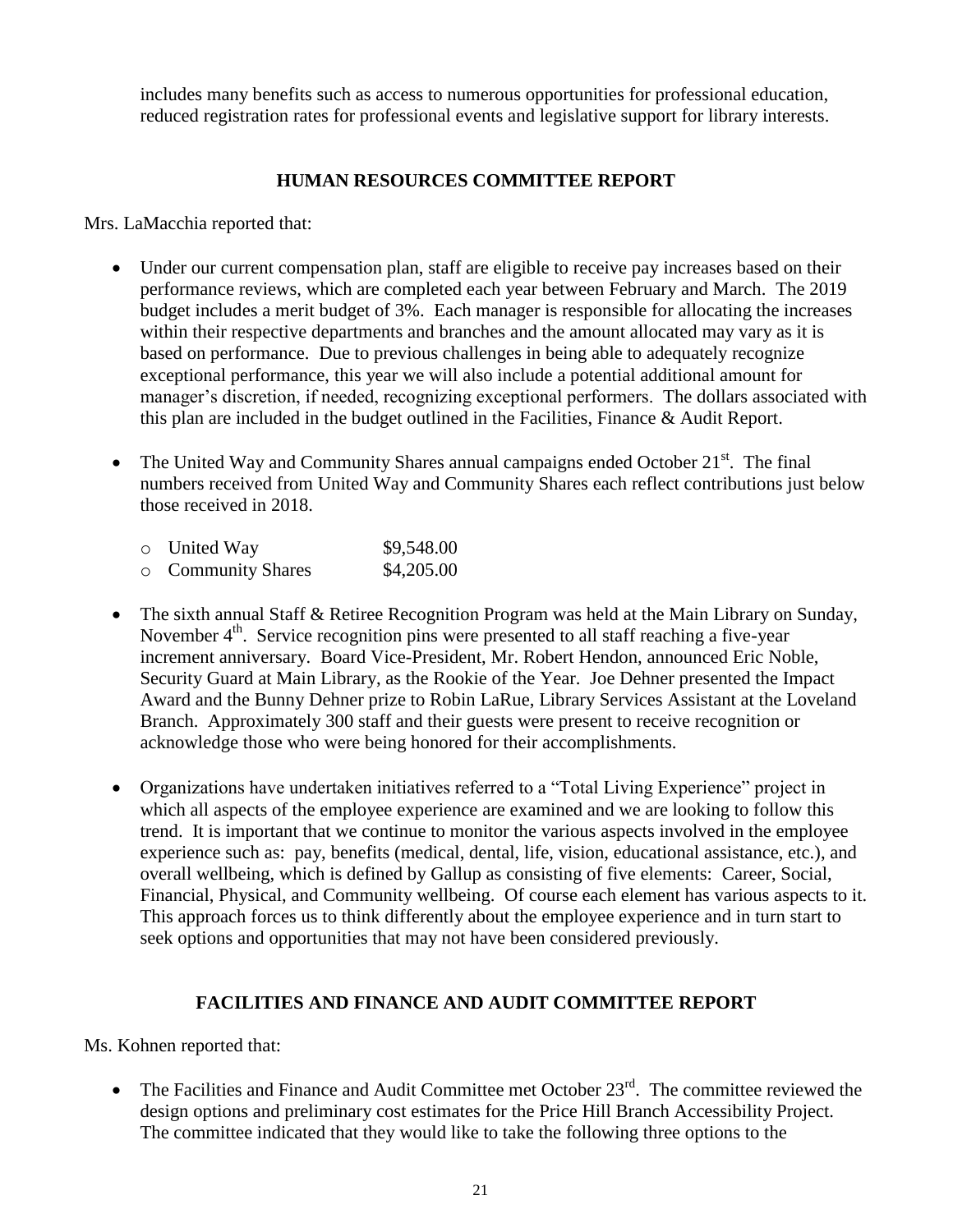community for feedback, which was done at a community engagement session on November  $28<sup>th</sup>$ , and it is anticipated that the engagement will continue through the end of the year in hopes of a design decision by February 2019.

- 1. Renovate current building and add a 4,000-5,000 square foot addition
	- Renovate current building to new
	- Remove all interior walls and flooring to address potential mold or asbestos
	- Retain as many original ornamental and facade elements as possible
	- Add a new one story addition at the lower level
	- $\nightharpoonup$  Make fully handicap accessible
	- Expand the lot from eighteen to approximately thirty parking spaces
	- A portion of the lot must be made level to accommodate the larger building and added parking
- 2. Replace existing building with new  $8,000 9,000$  square foot building
	- Build a brand new state-of-the-art building in keeping with the neighborhood architecture
	- Incorporate as many original ornamental or facade elements as possible
	- Make fully handicap accessible
	- Expand the lot from eighteen to approximately thirty parking spaces
	- A portion of the lot must be made level to accommodate the larger building and added parking
- 3. Renovate current building and add elevator and 1,200 square foot addition to accommodate elevator and restrooms
	- Renovate current inside space to new
	- Remove all interior walls and flooring and address potential mold or asbestos
	- Retain as much facade and ornamental items as possible
	- Add restrooms and create building entry at ground level
	- Make fully handicap accessible
	- Reduce number of parking spots to accommodate the addition
- We are starting 2019 with several projects underway (below). As a result of the number of projects and the need for Board decisions as we move forward in a timely manner, we anticipate the need for additional meetings in 2019.
	- o Price Hill Branch Accessibility Community engagement on design consideration in process and Construction Manager selection timing to be determined
	- o North Building Roof replacement Bids to be received in January
	- o Energy Retrofit 3 Two of three bids to be received in January and another bid issued in February
	- o Distribution Center Renovation Bids to be received in January
	- o Walnut Hills Branch Accessibility Land acquisition in process and community engagement to begin early 2019
	- o Madisonville Branch Accessibility Community engagement to begin in early 2019
	- o Facility Master Plan Consultant selection made by December 7 with kickoff shortly thereafter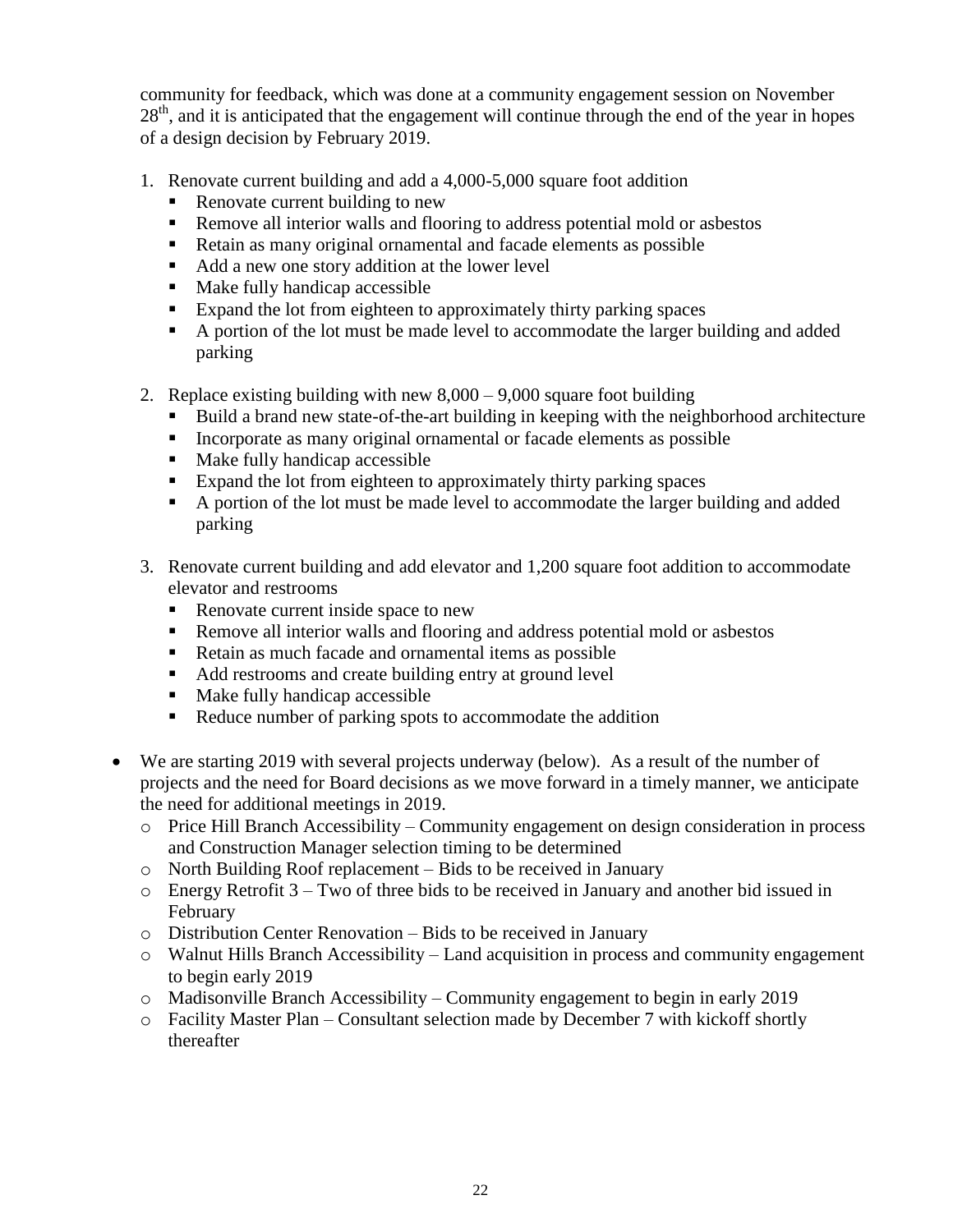## **LIBRARY EXPERIENCE COMMITTEE REPORT**

Ms. Redden introduced Lacey Wehrle, Senior Children's Librarian at the Groesbeck Branch.

- Lacey Wehrle shared how the Groesbeck Branch recently participated in a number of youthoriented community partnerships including providing meeting room space and laptops that 4C for Children staff used during five sessions to help assist Colerain Township daycare providers meet the requirements of Ohio's Step Up to Quality (SUTQ) initiative. SUTQ is a quality rating and improvement system administered by the Ohio Department of Education and the Ohio Department of Job and Family Services, designed to recognize and promote learning and development programs that meet quality program standards. Daycares not meeting SUTQ's requirements by the end of 2019 will not be eligible to receive voucher money from the State of Ohio, resulting in many children throughout Southwest Ohio no longer having access to voucherassisted daycare. The efforts at Groesbeck have been so successful that 4C for Children and the Library are expanding the series of free enrollment assistance sessions to the Forest Park Branch Library in early winter 2019.
- Ms. Wehrle also reported on the second-ever Girl Scout Camp-In at the Main Library on November  $17<sup>th</sup> - 18<sup>th</sup>$ . Over seventy girl scouts and troop leaders "camped in," using many resources while participating in hands-on activities focused on arts, crafts, science, and technology designed to build creativity, teamwork, and STEM skills. The project team included a total of twenty-two staff members who worked during the event, all contributing to the success of the Camp-In.

Ms. Redden reported that:

- The Library continues to partner with Refugee Connect and the Immigrant and Refugee Law Center in providing citizenship and green card application assistance events at several locations. The latest was held on October  $6<sup>th</sup>$  at the Groesbeck Branch, with fifteen applications being processed. Future events will be held every other month at Library locations through June 2019.
- The Library is partnering with the University of Cincinnati Health Sciences Library in a pilot to provide two health kiosks at the Main Library made possible through funding from a National Library of Medicine grant received by the University. One kiosk is a blood pressure monitor, similar to what would be found in a pharmacy. The other kiosk will contain health and wellness information content designed by the UC Health Sciences Library. Both kiosks will be located near the Information and Reference Department, in the area just outside the second floor break room. The Library will evaluate the pilot to determine if the kiosks will remain installed after May 31, 2019. Health and wellness events will also be provided during the pilot.
- Sierra McKenzie, Service Operations floater, was awarded the Association for Library Service to Children's (ALSC) Equity Fellowship. Only six people nationwide were selected to receive this fellowship, which will allow Sierra to receive funding for two-year ALSC and ALA memberships, and one year of conference registrations and travel stipends to attend ALA Midwinter and ALA Annual conferences.
- Dawn McMillan, Oakley Branch Teen Librarian, will serve as Chair of the Young Adult Library Services Association's (YALSA) 2020 Margaret A. Edwards Awards committee. The Margaret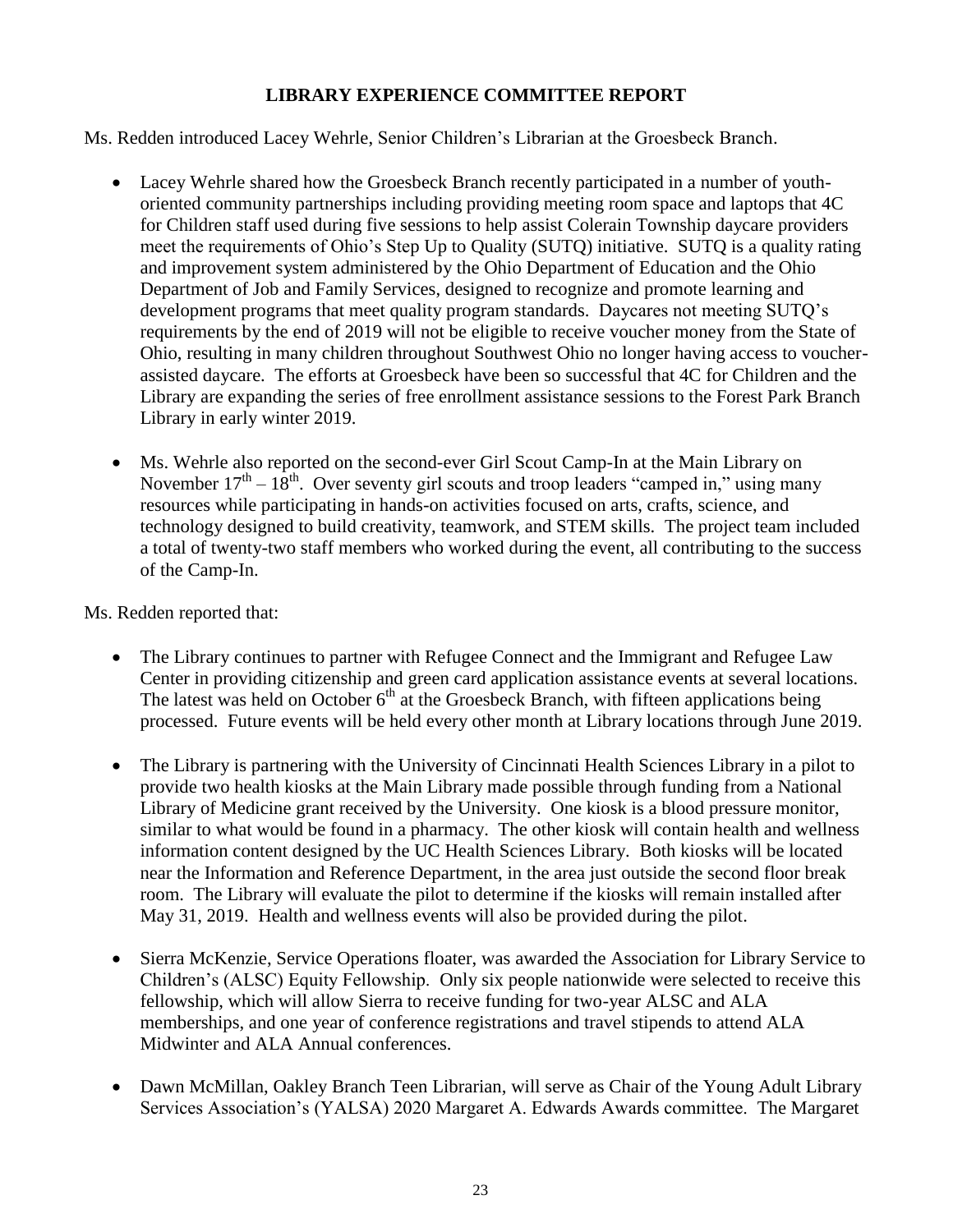A. Edwards honors an author, as well as a specific body of his or her work, for significant and lasting contribution to young adult literature.

- Upcoming events and exhibits:
	- o LISTEN Cabinet on view in Main Library Atrium
		- Previously on display at the Contemporary Arts Center, New York-based artist Caroline Woolard's interactive LISTEN cabinet will be hosted by the Library in the Atrium through the first week in January. One of four "listening objects," the LISTEN cabinet was made as part of a socially engaged art project commissioned by Wave Pool and the CAC.
	- o Holiday Programming at the Main Library
		- From Dec. 14-16, the Main Library will once again host the Cincinnati Northern Model Railroad Club's holiday train display. On the afternoon of Dec. 15, there will be a concert of holiday jazz music, performed by the Chris Comer Trio.
	- o All We Have In Common
		- On January  $9^{th}$  at 6:30 p.m., the Main Library is partnering with Cincinnati Poet Laureate Manuel Iris on his monthly poetry series, All We Have in Common. All We Have in Common is a monthly poetry reading series with the intention of using the power of poetry to bring people of any social status, skin color, race, religion, sexual preference, nationality, or any other kind of diversity together based on empathy and human understanding. The reading will have two featured poets, including Ohio Poet Laureate Dave Lucas, and two Open Mic sessions.
	- o National Youth Foundation Event
		- As part of the National Youth Foundation's Youth Writing Workshop program, students from Bond Hill Academy and Winton Hills Academy have written original biographies of prominent Cincinnatians Oscar Robertson and Judge Nathaniel Jones. The books will be published in hard cover, with forewords by Magic Johnson and President Jimmy Carter. Students will present copies to Mr. Robertson and Judge Jones on Saturday, January 19<sup>th</sup> at the Main Library.
	- o 2019 Writer-In-Residence
		- The 2019 Library Foundation Writer-in-Residence will be announced in January. The podcast and blog featuring the new writer will begin in February, as will monthly office hours at a Library location. Workshops will take place at the Main Library throughout the year.
	- o Black History Month Programming
		- Throughout February, the Library will celebrate Black History Month with events and classes across the system. Highlights include:
			- Series of programs at the Main Library, focusing on how African-Americans have served their local community.
			- African-American Read-In on Saturday, February  $9<sup>th</sup>$  at the Main Library. The event will introduce participants of all ages to books created by African American authors and illustrators. Children's author Derrick Barnes has been invited to headline the event.
	- o Addressing the Opioid Epidemic Panel Discussion
		- On February  $2^{nd}$  at 2 p.m., the Main Library will host a panel of local to discuss the opioid epidemic and its effects on the community. Panelists include Newtown Chief of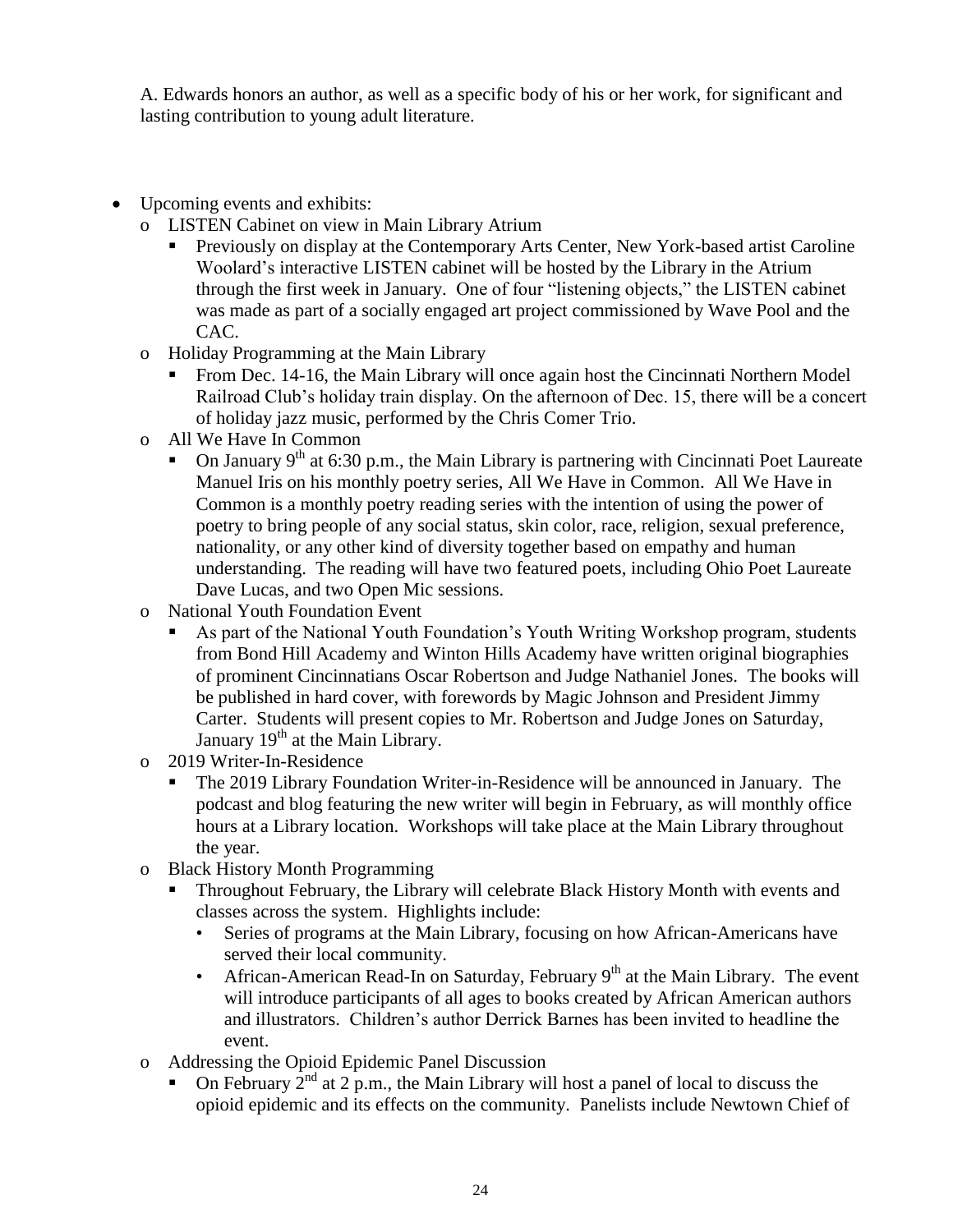Police Tom Synan and Talbert House's Addictions Clinical Practice Director Roxana Hawkins.

- o Lantern Slide Exhibition
	- In the early part of the 20th century, the Library began collecting lantern slides, which were loaned to customers and used for Library programming such as lectures. Over 40 years, the Library collected over 62,000 lantern slides. Highlights from this vast collection will be on display at the Main Library from January  $3^{rd}$  to February  $28^{th}$ .

## **STRATEGY AND TECHNOLOGY COMMITTEE REPORT**

Ms. Kohnen reported that:

- On November 16<sup>th</sup>, Bill Lane and Kim McClanahan from the Library's Computer Services gave a presentation at the Ohio Library Council's RightClick 2018, Library IT Exchange Conference. They discussed "Increasing Positive Staff Perception through IT Performance and Customer Service Improvements." The best attended session of the day, Bill and Kim discussed customer service changes made in our Technology divisions over the past 5 years leading up to an initial 2017 staff perceptions survey. They then described the resulting further improvements leading to increased customer satisfaction as seen in the subsequent 2018 survey.
- We have purchased a twenty-four bay RemoteLocker from Bibliotheca. Items customers have on hold will be available in the new book locker system that checks the item out to a customer at pick up. Due to the security of the system, we will be able to extend the accessibility of our holds pick-up with a self-check experience at times more convenient to them. The RemoteLocker will also allow customers to return items at their convenience using RFID, which will immediately take the item from their account. Installation of this system will be on the left wall just inside of the Vine Street entrance. At this time, the lockers will be available during normal open hours but we will explore potential options for access beyond normal hours of operation.
- The Library has received a new twelve bay laptop kiosk to be located in the Atrium of the Main Library. Laptops will be available from both the Atrium kiosk and TechCenter kiosks, and can be returned to either. There will be forty-two laptops available for checkout at the Main Library.
- As part of the Regional Smart Cities Initiative, the University of Cincinnati assembled a team of partners to participate in the 2018 Smart Infrastructure Challenge. Along with the Library, other partners include Cincinnati Public Schools and the Urban League of Greater Southwestern Ohio. To ensure that our region is able to retain, attract, and produce the technology expertise required to contribute positively to economic welfare and development, the concept of creating smart campuses and an innovation hub utilizing the University of Cincinnati and Cincinnati Public Schools network in Greater Cincinnati was developed. Greater Cincinnati Regional Smart Campuses qualified for funding and we are awaiting details on next steps.
- Per the September brainstorming session led by Group 4 with Main Library staff, plans are moving forward to make the atrium space feel more occupied and welcoming and try out services and activities to see where the most need and interest is. Another goal is to provide spaces for both Security and the Friends store that are better suited to their current needs. The goal is for the Main Library atrium space to be ready by early 2019 to accommodate pop-up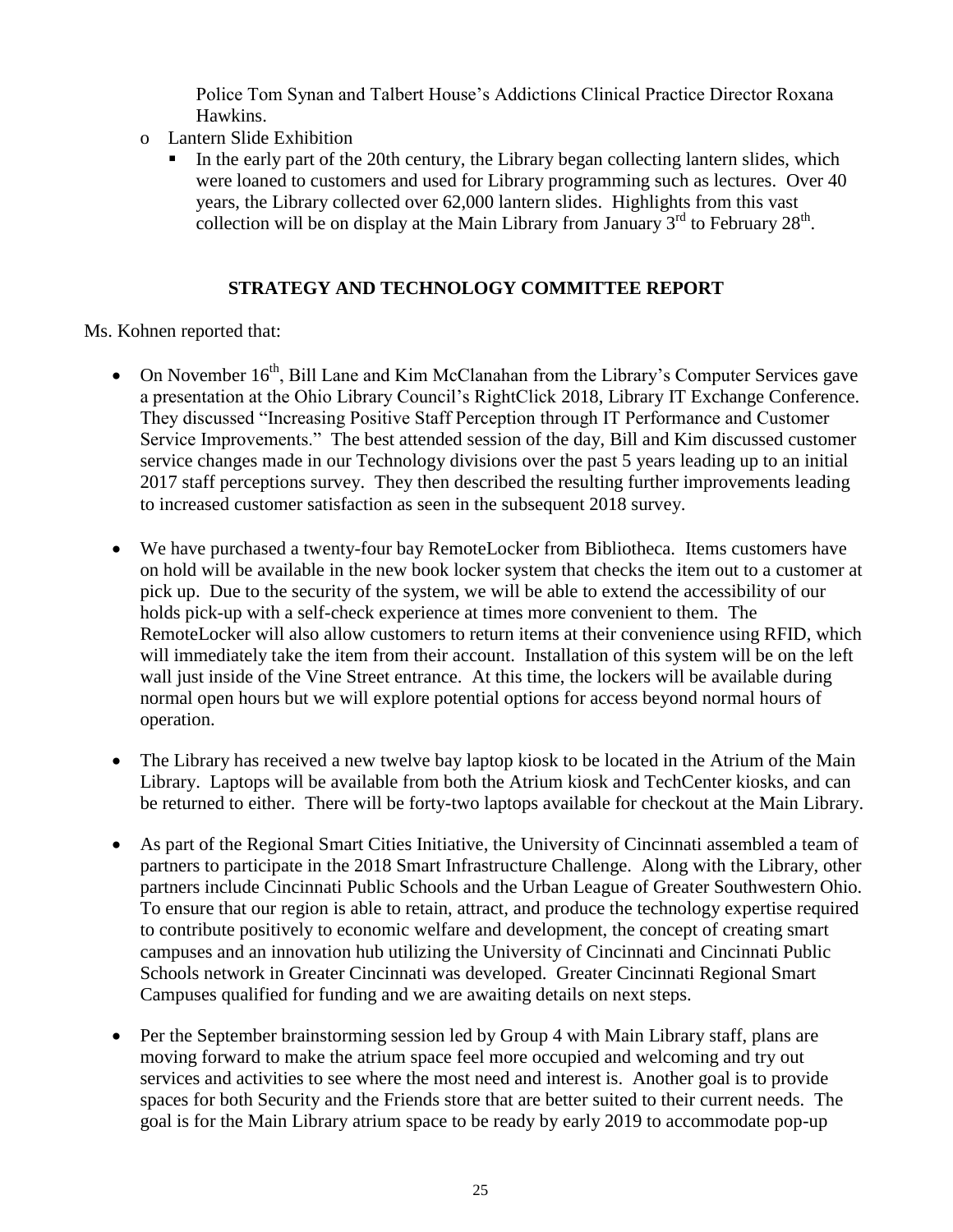activities through June. Pop-up activities may include a business center, featuring parts of the library collection, providing homework help, and more.

# *CONSENT AGENDA ITEMS*

Mrs. LaMacchia moved the Board approve the consent agenda as follows:

- Minutes of the Special Meeting held October 11, 2018, Regular Meeting held October 11, 2018, and Special Meeting held November 12, 2018.
- Investment Report (summary of invested balances) as of October 31, 2018 and November 30, 2018.

### **EXHIBIT III**

| <b>Investment Report</b>                  |                              |                              |
|-------------------------------------------|------------------------------|------------------------------|
|                                           | Amount                       | Amount                       |
|                                           | 10/31/2018                   | 11/30/2018                   |
| <b>Fifth Third Investment</b>             |                              |                              |
| <b>General Fund</b>                       |                              |                              |
| <b>Building and Repair</b>                | \$2,000,000.00<br>250,000.00 | \$2,000,000.00<br>250,000.00 |
|                                           |                              |                              |
|                                           | \$2,250,000.00               | \$2,250,000.00               |
| <b>Operating Account</b>                  |                              |                              |
| <b>General Fund</b>                       | \$19,264,258.93              | \$17,921,839.38              |
| <b>LSTA</b> Grant                         | \$0.00                       | \$0.00                       |
| Insurance/Indemnification                 | 230,000.00                   | 230,000.00                   |
| Special Revenue Funds                     | 510,714.41                   | 533,017.32                   |
| <b>Building and Repair</b>                | 3,888,196.36                 | 3,746,652.86                 |
| <b>Permanent Trust Funds</b>              | 1,327,682.54                 | 1,327,721.80                 |
|                                           | \$25,220,852.24              | \$23,759,231.36              |
| <b>STAR Ohio</b>                          |                              |                              |
| <b>Building and Repair</b>                | 1,077,836.72                 | 1,081,797.84                 |
| <b>Managed Investments (Trust Funds):</b> |                              |                              |
| <b>Permanent Trust Funds</b>              | \$6,749,211.00               | \$6,749,211.00               |
| <b>GRAND TOTAL</b>                        | \$35,297,899.96              | \$33,840,240.20              |

• Monthly Financial Reports – for the periods ending October 31, 2018 and November 30, 2018.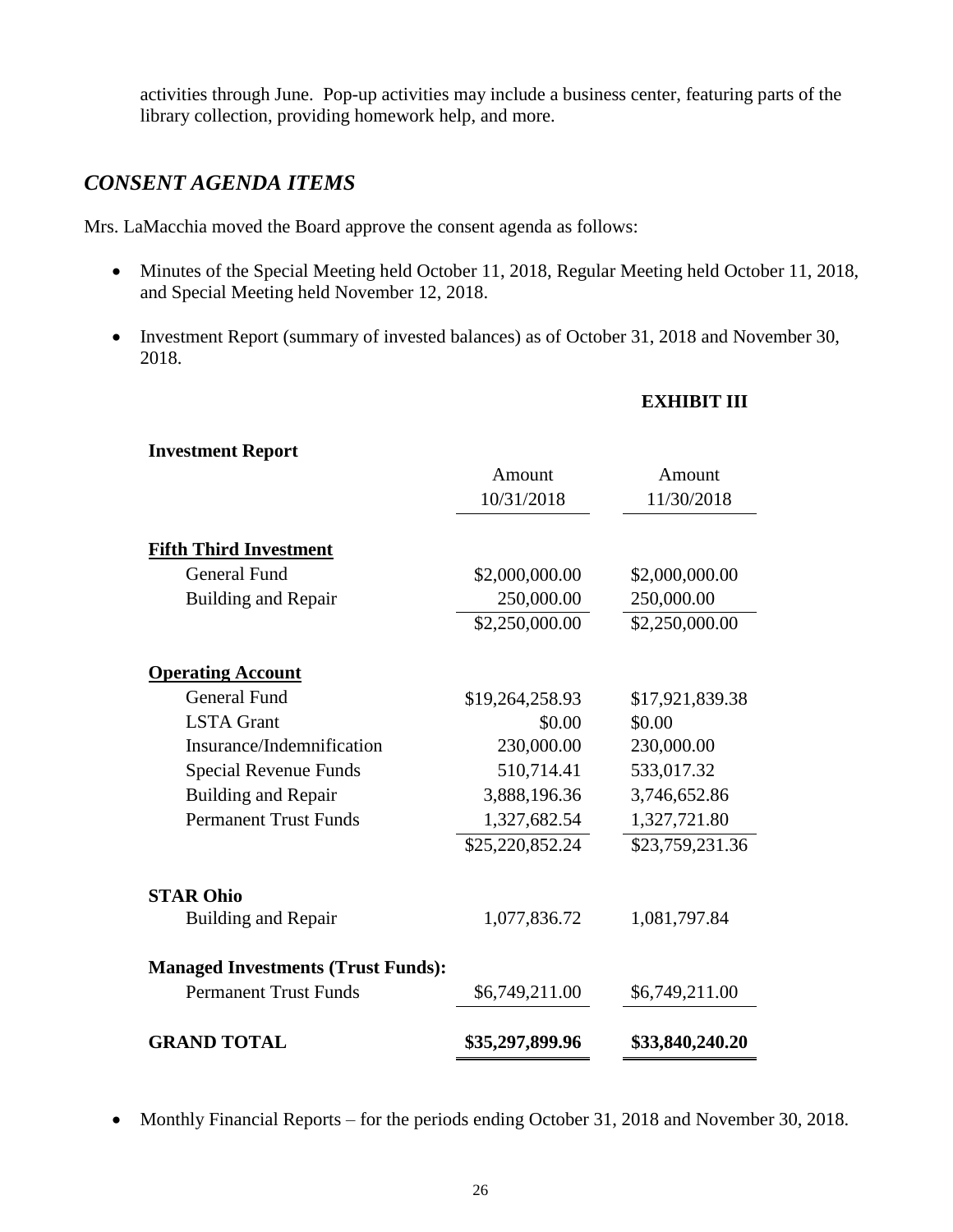- Marketing Board Report October 2018 and November 2018.
- Contributions, Gifts, and Donations October 2018 and November 2018.

CONTRIBUTIONS, GIFTS, AND DONATIONS RECEIVED GREATER THAN \$1000

October 1, 2018 - November 30, 2018

| 9/28/2018  | Greater Cincinnati Foundation     | Mr. and Mrs. Joseph Pichler in honor of Joe and Mary Stern | \$5,000.00  |
|------------|-----------------------------------|------------------------------------------------------------|-------------|
| Various    | Friends of the Public Library     | <b>Support for Programs</b>                                | \$53,811.58 |
| 11/29/2018 | <b>Anderson Library Committee</b> | 2018 Contribution - Mt. Washington                         | \$12,375.00 |
| 11/29/2018 | <b>Anderson Library Committee</b> | 2018 Contribution - Anderson                               | \$15,125.00 |
| Various    | <b>Various</b>                    | Gross ticket revenue from Chernow event                    | \$14,980.00 |

Personnel Change Report reflects changes through December 1, 2018.

| <b>Action</b> | <b>Full Name</b>            | <b>Agency</b>                           | <b>Job Title</b>                     | <b>FTE</b> | Grade          | <b>Eff.</b> Date |
|---------------|-----------------------------|-----------------------------------------|--------------------------------------|------------|----------------|------------------|
| Appointment   | Anglim, Juliette M          | Reading Branch                          | <b>Library Services</b><br>Assistant | 1.00       | 03             | 09/23/2018       |
| Appointment   | Bruker, Edward D            | Techcenter /<br>Makerspace              | Senior Library<br>Services Assistant | 0.60       | 04             | 09/23/2018       |
| Appointment   | Darks, Sean Kelly           | St Bernard Branch                       | Shelver                              | 0.30       | 01             | 09/23/2018       |
| Appointment   | DesRochers,<br>James D      | Northside Branch                        | Homework Help Aide                   | 0.30       | 01             | 09/23/2018       |
| Appointment   | Ellis, Ge'Ana L             | Information &<br>Reference Dept         | Shelver                              | 0.50       | 01             | 09/23/2018       |
| Appointment   | Emmert, Edward C            | <b>Youth Services</b>                   | Senior Library<br>Services Assistant | 0.50       | 04             | 09/23/2018       |
| Appointment   | Guess, Michael D            | Safety & Security<br>Services           | <b>Security Guard</b>                | 1.00       | 05             | 09/23/2018       |
| Appointment   | Kathman, Noah S             | Harrison Branch                         | Shelver                              | 0.30       | 01             | 09/23/2018       |
| Appointment   | Manuel, Kenedy C            | Groesbeck Branch                        | Shelver                              | 0.30       | 01             | 09/23/2018       |
| Appointment   | Mell, Kurt R                | Loveland Branch                         | Shelver                              | 0.30       | 01             | 09/23/2018       |
| Appointment   | Oliver, Alicia N            | <b>Youth Services</b>                   | Shelver                              | 0.50       | 01             | 09/23/2018       |
| Appointment   | Pyle, Emily E               | Mt. Healthy<br><b>Branch</b>            | <b>Library Services</b><br>Assistant | 0.50       | 0 <sub>3</sub> | 09/23/2018       |
| Appointment   | Spetz, Margaret C           | <b>Westwood Branch</b>                  | Shelver                              | 0.30       | 01             | 09/23/2018       |
| Appointment   | Thacker, Miciah L           | <b>Monfort Heights</b><br><b>Branch</b> | Shelver                              | 0.30       | 01             | 09/23/2018       |
| Appointment   | Tucker, Kaira L             | Genealogy &<br><b>Local History</b>     | Reference Librarian                  | 1.00       | 07             | 09/23/2018       |
| Appointment   | Allen, Malonna D            | <b>Avondale Branch</b>                  | <b>Library Services</b><br>Assistant | 0.50       | 03             | 10/07/2018       |
| Appointment   | Breidenbaugh,<br>Margaret E | <b>Walnut Hills</b><br><b>Branch</b>    | <b>Library Services</b><br>Assistant | 0.50       | 03             | 10/07/2018       |
| Appointment   | Eugair, Karen A             | Pleasant Ridge<br><b>Branch</b>         | Teen Librarian                       | 0.50       | 07             | 10/07/2018       |
| Appointment   | Horst, Julia R              | <b>Elmwood Place</b><br><b>Branch</b>   | Homework Help Aide                   | 0.30       | 01             | 10/07/2018       |
| Appointment   | Peters, James S             | Shipping &<br>Receiving                 | <b>Truck Driver</b>                  | 1.00       | 03             | 10/07/2018       |

#### **Personnel Change Report**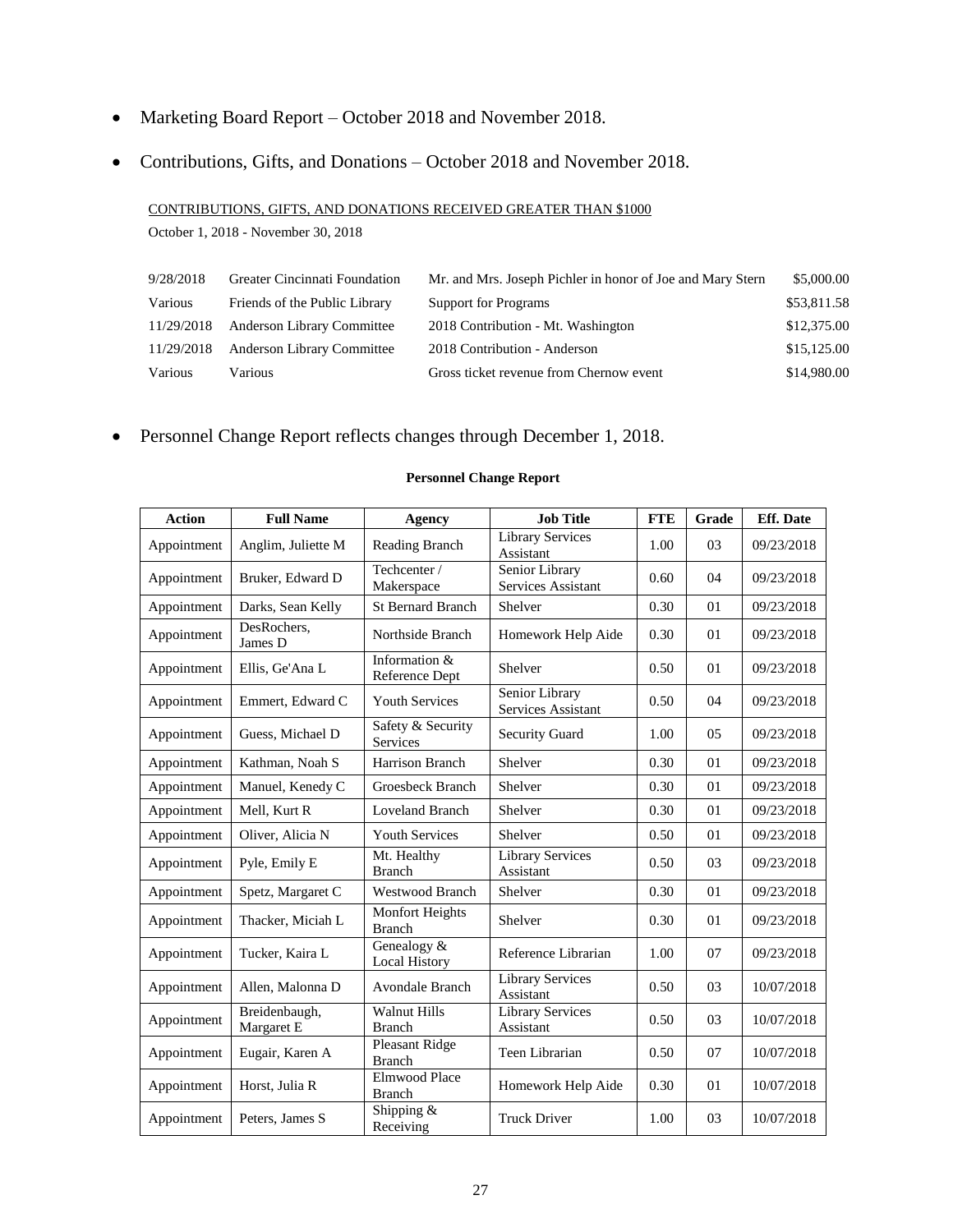| Appointment | Phelps, Stephanie C      | <b>Human Resources</b>                  | <b>Human Resources</b><br><b>Business Partner</b> | 1.00     | 10 | 10/07/2018   |
|-------------|--------------------------|-----------------------------------------|---------------------------------------------------|----------|----|--------------|
| Appointment | Rapoport, Dahlia S       | <b>Blue Ash Branch</b>                  | Shelver                                           | 0.30     | 01 | 10/07/2018   |
| Appointment | Rudnik, Amy E            | Price Hill Branch                       | <b>Library Services</b><br>Assistant              | 0.60     | 03 | 10/07/2018   |
| Appointment | Santamaria,<br>Melissa L | <b>Walnut Hills</b><br><b>Branch</b>    | <b>Library Services</b><br>Assistant              | 0.50     | 03 | 10/07/2018   |
| Appointment | Schuster, Corrie C       | Mariemont Branch                        | Library Services<br>Assistant                     | 0.50     | 03 | 10/07/2018   |
| Appointment | Scretchen, Luke A        | <b>Bond Hill Branch</b>                 | Shelver                                           | 0.30     | 01 | 10/07/2018   |
| Appointment | Stone, Caitlyn E         | Popular Library                         | <b>Library Services</b><br>Assistant              | 0.50     | 03 | 10/07/2018   |
| Appointment | Thomas, Songhay          | <b>Symmes Township</b><br><b>Branch</b> | <b>Library Services</b><br>Assistant              | 0.50     | 03 | 10/07/2018   |
| Appointment | Young, Sha'Tisha F       | Popular Library                         | Senior Library<br>Services Assistant              | 0.50     | 04 | 10/07/2018   |
| Appointment | Barnes, Sara J           | <b>North Central</b><br><b>Branch</b>   | <b>Library Services</b><br>Assistant              | 0.50     | 03 | 10/21/2018   |
| Appointment | Butler, Carla R          | Genealogy &<br><b>Local History</b>     | Shelver                                           | 0.30     | 01 | 10/21/2018   |
| Appointment | Drake, Tiffany N         | <b>Cheviot Branch</b>                   | <b>Library Services</b><br>Assistant              | 0.50     | 03 | 10/21/2018   |
| Appointment | Dressman, Jeremy S       | <b>HVAC Services</b>                    | <b>HVAC</b> Mechanic                              | 1.00     | 06 | 10/21/2018   |
| Appointment | Kash, Hayley E           | North Central<br><b>Branch</b>          | Shelver                                           | 0.30     | 01 | 10/21/2018   |
| Appointment | Nalley, Andrew W         | Information &<br>Reference Dept         | Senior Library<br>Services Assistant              | 0.50     | 04 | 10/21/2018   |
| Appointment | Adkins, Charlie M        | Maintenance<br>Services                 | Maintenance<br>Mechanic Entry Level               | 1.00     | 03 | 11/04/2018   |
| Appointment | Boyd-Ivey,<br>Aaliyah Y  | Westwood Branch                         | <b>Library Services</b><br>Assistant              | 0.50     | 03 | 11/04/2018   |
| Appointment | Cain, Dominici N         | Mt. Healthy<br><b>Branch</b>            | Homework Help Aide                                | 0.30     | 01 | 11/04/2018   |
| Appointment | Cox, Zachary I           | Popular Library                         | Shelver                                           | 0.50     | 01 | 11/04/2018   |
| Appointment | Driscoll, Ann W          | Information $&$<br>Reference Dept       | Senior Library<br>Services Assistant              | 0.50     | 04 | 11/04/2018   |
| Appointment | Flick,<br>Gwendalyn M    | Anderson Branch                         | Shelver                                           | 0.30     | 01 | 11/04/2018   |
| Appointment | Havlin, Katlyn N         | <b>Clifton Branch</b>                   | Shelver                                           | 0.30     | 01 | 11/04/2018   |
| Appointment | Norris, Jayda A          | Covedale Branch                         | Shelver                                           | 0.30     | 01 | 11/04/2018   |
| Appointment | Stahl, Gregory M         | Safety & Security<br>Services           | <b>Security Guard</b>                             | 1.00     | 05 | 11/04/2018   |
| Appointment | Stahl, Kylee E           | Covedale Branch                         | Homework Help Aide                                | 0.30     | 01 | 11/04/2018   |
| Appointment | Trester, Lauren V        | Information &<br>Reference Dept         | Shelver                                           | 0.50     | 01 | 11/04/2018   |
| Appointment | Walker, Antuan L         | Avondale Branch                         | <b>Library Services</b><br>Assistant              | 0.60     | 03 | 11/04/2018   |
| Appointment | Amrein, Clarity M        | Information &<br>Reference Dept         | Senior Library<br>Services Assistant              | 0.50     | 04 | 11/18/2018   |
| Appointment | Crawford, Rayya S        | Deer Park Branch                        | <b>Library Services</b><br>Assistant              | 0.50     | 03 | 11/18/2018   |
| Appointment | Newman, Rachel A         | Anderson Branch                         | Library Services<br>Assistant                     | 1.00     | 03 | $11/18/2018$ |
| Appointment | Philpot, Ashley N        | Price Hill Branch                       | Library Services<br>Assistant                     | 0.50     | 03 | 11/18/2018   |
| Appointment | Slavey, Rachel S         | Reading Branch                          | Homework Help Aide                                | 0.30     | 01 | 11/18/2018   |
| Change      | French, Elyse            | Mariemont Branch                        | Children's Librarian                              | $1.00\,$ | 07 | 09/23/2018   |
| Change      | Polter, Sarah A          | Walnut Hills<br><b>Branch</b>           | <b>Library Services</b><br>Assistant              | 0.60     | 03 | 09/23/2018   |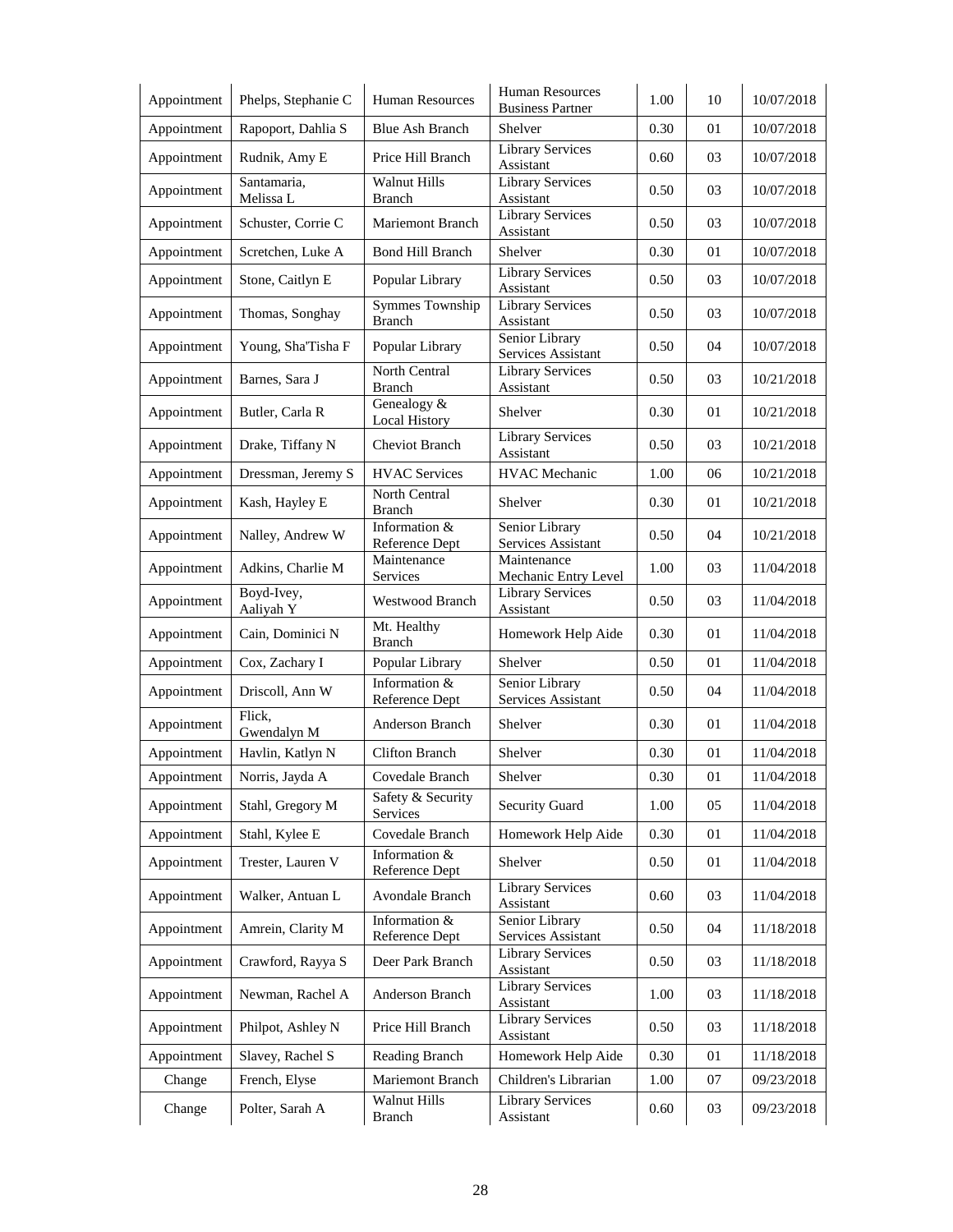| Change    | Song, Maria H                   | Groesbeck Branch                       | Shelver                                      | 0.30 | 01 | 09/23/2018 |
|-----------|---------------------------------|----------------------------------------|----------------------------------------------|------|----|------------|
| Change    | Spaulding,<br>Whitney A         | Virtual<br><b>Information Center</b>   | <b>Library Services</b><br>Assistant         | 0.50 | 03 | 09/23/2018 |
| Change    | Delgado-Rodriguez,<br>Annaliet  | Anderson Branch                        | <b>Library Services</b><br>Assistant         | 0.50 | 03 | 10/07/2018 |
| Change    | Avila Turcios,<br>Fabiola J     | Popular Library                        | <b>Library Services</b><br>Assistant         | 0.50 | 03 | 10/21/2018 |
| Change    | Bach, Kathleen A                | Delhi Township<br><b>Branch</b>        | Senior Branch<br>Manager                     | 1.00 | 10 | 10/21/2018 |
| Change    | Gardiner, Julia                 | <b>Clifton Branch</b>                  | Senior Library<br>Services Assistant         | 1.00 | 04 | 10/21/2018 |
| Change    | Luecke, Stacey N                | Blue Ash Branch                        | <b>Library Services</b><br>Assistant         | 0.60 | 03 | 10/21/2018 |
| Change    | Salyers, Krystine H             | Popular Library                        | Teen Librarian                               | 1.00 | 07 | 10/21/2018 |
| Change    | Chumbley,<br>Lesleigh R         | Loveland Branch                        | Children's Librarian                         | 1.00 | 07 | 11/04/2018 |
| Change    | Koehler, Lauren E               | <b>Forest Park Branch</b>              | <b>Library Services</b><br>Assistant         | 1.00 | 03 | 11/04/2018 |
| Change    | McFarland,<br>Danielle R        | <b>Bond Hill Branch</b>                | Children's Librarian                         | 1.00 | 07 | 11/04/2018 |
| Change    | Rust, Sarah M                   | Mt. Healthy<br><b>Branch</b>           | Teen Librarian                               | 1.00 | 07 | 11/04/2018 |
| Change    | Caldwell, Jesse R               | Mt. Washington<br><b>Branch</b>        | Teen Librarian                               | 1.00 | 07 | 11/18/2018 |
| Change    | Kroener, Kelly L                | Popular Library                        | <b>Library Services</b><br>Assistant         | 1.00 | 03 | 11/18/2018 |
| Change    | Maghathe, Noel B                | Price Hill Branch                      | <b>Library Services</b><br>Assistant         | 0.60 | 03 | 11/18/2018 |
| Change    | Ryan, Sarah E                   | <b>Youth Services</b>                  | Teen Librarian                               | 1.00 | 07 | 11/18/2018 |
| Demotion  | Thompson,<br>Victoria D         | Cataloging &<br>Processing             | Line Assistant<br><b>Physical Processing</b> | 1.00 | 02 | 11/04/2018 |
| Departure | Phillips, Kayla E.              | Virtual<br><b>Information Center</b>   | <b>Library Services</b><br>Assistant         | 0.50 | 03 | 09/25/2018 |
| Departure | Smith, Sha-Kim J.               | <b>Youth Services</b>                  | Senior Library<br>Services Assistant         | 0.50 | 04 | 09/26/2018 |
| Departure | Bryant-Gaffney,<br>Priscilla M. | Mt. Healthy<br><b>Branch</b>           | Teen Librarian                               | 1.00 | 07 | 09/28/2018 |
| Departure | Kuhl, Kenneth T.                | <b>Blue Ash Branch</b>                 | <b>Library Services</b><br>Assistant         | 0.60 | 03 | 09/28/2018 |
| Departure | Norman, Victoria L.             | Information &<br>Reference Dept        | Reference Librarian                          | 1.00 | 07 | 09/28/2018 |
| Departure | Cline, Elizabeth A.             | Information &<br>Reference Dept        | Reference Librarian                          | 1.00 | 07 | 09/29/2018 |
| Departure | Smith, Rachel M.                | <b>Youth Services</b>                  | <b>Student Shelver</b>                       | 0.30 | 01 | 09/29/2018 |
| Departure | Puthoff, Jennifer L.            | Virtual<br><b>Information Center</b>   | <b>Library Services</b><br>Assistant         | 1.00 | 03 | 10/01/2018 |
| Departure | Stutson, Kamille J.             | Information &<br>Reference Dept        | Senior Library<br>Services Assistant         | 0.50 | 04 | 10/01/2018 |
| Departure | Lewis, Anna D.                  | Hyde Park Branch                       | Shelver                                      | 0.30 | 01 | 10/03/2018 |
| Departure | Ragnone,<br>Michael A.          | Madeira Branch                         | Shelver                                      | 0.30 | 01 | 10/10/2018 |
| Departure | Peters, James S.                | Shipping &<br>Receiving                | Truck Driver                                 | 1.00 | 03 | 10/12/2018 |
| Departure | Feregrino Basurto,<br>Leonor P. | Deer Park Branch                       | <b>Library Services</b><br>Assistant         | 0.50 | 03 | 10/13/2018 |
| Departure | Peterson, Patricia A.           | West End Branch                        | <b>Branch Manager</b>                        | 1.00 | 08 | 10/14/2018 |
| Departure | Tilden, Patrick D.              | <b>Pleasant Ridge</b><br><b>Branch</b> | Shelver                                      | 0.30 | 01 | 10/15/2018 |
| Departure | Keebler, Sara                   | St Bernard Branch                      | Library Services<br>Assistant                | 0.50 | 03 | 10/18/2018 |
| Departure | Riedel, Amanda E.               | Anderson Branch                        | Library Services                             | 0.50 | 03 | 10/18/2018 |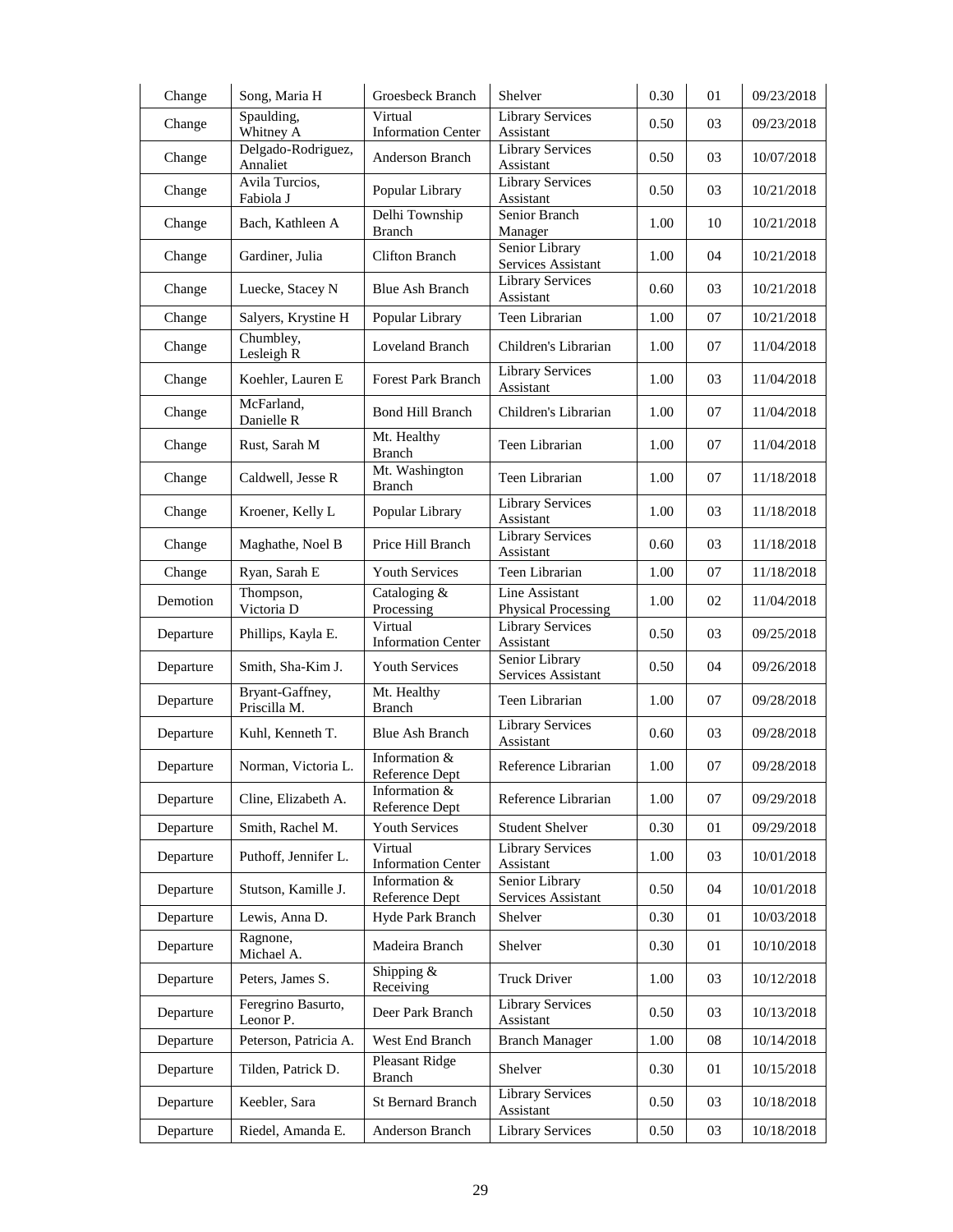|           |                             |                                         | Assistant                                    |      |              |            |
|-----------|-----------------------------|-----------------------------------------|----------------------------------------------|------|--------------|------------|
| Departure | Luti, Emily A.              | Deer Park Branch                        | Shelver                                      | 0.30 | 01           | 10/20/2018 |
| Departure | Risma, Idra A.              | Groesbeck Branch                        | <b>Student Shelver</b>                       | 0.30 | 01           | 10/20/2018 |
| Departure | Elder, Sabra A.             | Anderson Branch                         | Shelver                                      | 0.30 | 01           | 10/25/2018 |
| Departure | McDaniel,<br>Mckenzie T.    | Popular Library                         | <b>Library Services</b><br>Assistant         | 0.50 | 03           | 10/25/2018 |
| Departure | Brock, Alexander J.         | College Hill<br><b>Branch</b>           | Senior Library<br>Services Assistant         | 1.00 | 04           | 10/27/2018 |
| Departure | Richter, Michael S.         | Groesbeck Branch                        | <b>Library Services</b><br>Assistant         | 1.00 | 03           | 10/27/2018 |
| Departure | Williams,<br>Madelyn B.     | <b>Forest Park Branch</b>               | Shelver                                      | 0.30 | 01           | 10/27/2018 |
| Departure | Darks, Sean Kelly           | <b>St Bernard Branch</b>                | Shelver                                      | 0.30 | 01           | 10/28/2018 |
| Departure | Scott, Maliek J.            | Popular Library                         | <b>Library Services</b><br>Assistant         | 0.50 | 03           | 10/28/2018 |
| Departure | Duke, Holly M.              | Marketing                               | Community & Govt<br><b>Relations Asst</b>    | 0.50 | 05           | 11/04/2018 |
| Departure | Barnes, Sara J.             | North Central<br><b>Branch</b>          | <b>Library Services</b><br>Assistant         | 0.50 | 03           | 11/05/2018 |
| Departure | Appel, Daniel A.            | Genealogy &<br><b>Local History</b>     | <b>Digital Services</b><br>Assistant         | 1.00 | 05           | 11/06/2018 |
| Departure | Knueven,<br>Michael L.      | <b>Youth Services</b>                   | Shelver                                      | 1.00 | 01           | 11/17/2018 |
| Departure | Tebbe, Lauren S.            | Corryville Branch                       | Library Services<br>Assistant                | 0.50 | 03           | 11/24/2018 |
| Departure | Burkot, Emily P.            | Groesbeck Branch                        | Teen Librarian                               | 1.00 | 07           | 11/30/2018 |
| Departure | Geverdt, Abigail J.         | <b>Clifton Branch</b>                   | <b>Library Services</b><br>Assistant         | 0.50 | 03           | 11/30/2018 |
| Departure | Polter, Sarah A             | <b>Walnut Hills</b><br><b>Branch</b>    | <b>Library Services</b><br>Assistant         | 0.60 | 03           | 11/30/2018 |
| Departure | Hojem, Benjamin C.          | Sharonville Branch                      | <b>Library Services</b><br>Assistant         | 0.50 | 03           | 12/01/2018 |
| Departure | Kirby, Julia H.             | Delhi Township<br><b>Branch</b>         | Shelver                                      | 0.30 | 01           | 12/01/2018 |
| Departure | Williams, Cara N.           | <b>Monfort Heights</b><br><b>Branch</b> | <b>Library Services</b><br>Assistant         | 0.50 | 03           | 12/01/2018 |
| Promotion | Aijaz, Tasneem H            | <b>Forest Park Branch</b>               | Senior Library<br>Services Assistant         | 1.00 | 04           | 09/23/2018 |
| Promotion | Obrien Rhoad,<br>Kerry A    | Blue Ash Branch                         | Senior Children's<br>Librarian               | 1.00 | 08           | 09/23/2018 |
| Promotion | Reinhardt, Hannah           | Clifton Branch                          | <b>Library Services</b><br>Assistant         | 0.50 | 03           | 09/23/2018 |
| Promotion | Donnermeyer,<br>Molly E     | Information &<br>Reference Dept         | Reference Librarian                          | 1.00 | 07           | 10/07/2018 |
| Promotion | Brehm-Heeger,<br>Paula C    | Director's Office                       | Eva Jane Romaine<br>Coombe Director          | 1.00 | $\mathbf{0}$ | 10/21/2018 |
| Promotion | Carroll, Bridget A          | Cataloging &<br>Processing              | Line Assistant<br><b>Physical Processing</b> | 1.00 | 02           | 10/21/2018 |
| Promotion | Watts, Deja                 | Price Hill Branch                       | Senior Library<br>Services Assistant         | 0.50 | 04           | 10/21/2018 |
| Promotion | Barnum, Terry L             | Madisonville<br><b>Branch</b>           | <b>Branch Manager</b>                        | 1.00 | 08           | 11/04/2018 |
| Promotion | Davis, Karen P              | Ils Team                                | <b>ILS</b> Manager                           | 1.00 | 12           | 11/04/2018 |
| Promotion | Hoevenaar,<br>Rebecca J     | Anderson Branch                         | <b>Library Services</b><br>Assistant         | 0.60 | 03           | 11/04/2018 |
| Promotion | Sehlhorst, Dave             | <b>Facility Operations</b>              | Maintenance Services<br>Team Leader          | 1.00 | 08           | 11/04/2018 |
| Promotion | Voynovich,<br>Christopher G | Conservation<br>Services                | Senior Conservation<br>Assistant             | 1.00 | 04           | 11/04/2018 |
| Promotion | Fickel, Sydney J            | Information &<br>Reference Dept         | Senior Library<br>Services Assistant         | 0.50 | 04           | 11/18/2018 |